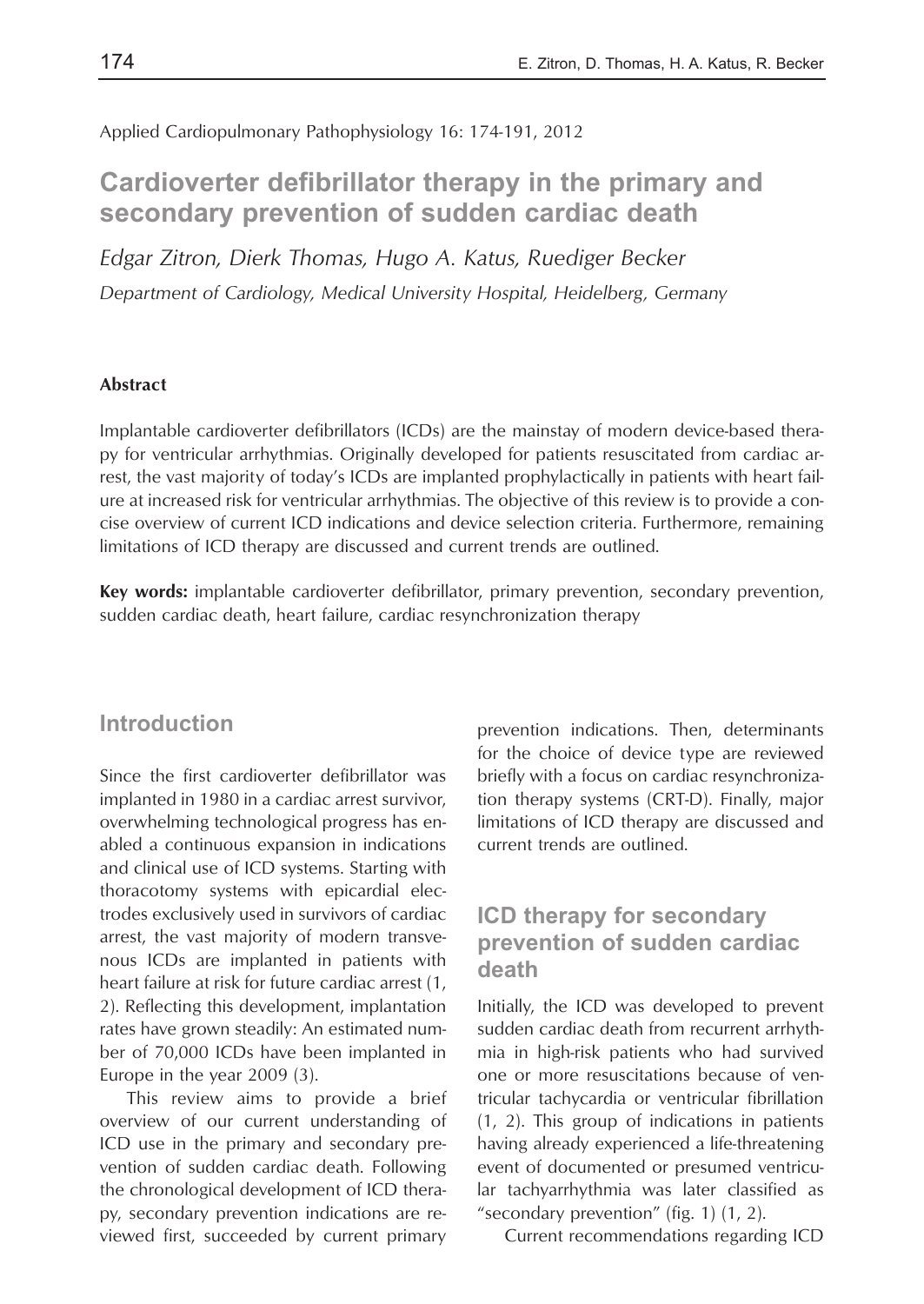

*Figure 1: ICD Holter recording showing an episode of fast ventricular tachycardia (cycle length 230- 240 ms) that was effectively terminated by an ICD shock. Abbreviations: AP – atrial pacing, F – signal detected in the ventricular fibrillation zone, HV – ICD shock (high voltage therapy), VP – ventricular pacing*

indications in secondary prevention are mainly based on a group of prospective randomized trials that were conducted in the 1990s (overview in table 1) (1, 4-7). The largest and most important of those trials was AVID (4). It included approximately 1000 patients who had either survived resuscitation from ventricular fibrillation or who had experienced a symptomatic ventricular tachycardia. Notably, the index ventricular tachycardia had to be associated with either syncope or at least with hemodynamic instability and structural heart disease with a reduced left ventricular ejection fraction (LVEF  $\leq$  40%). Patients were prospectively randomized to receive either ICD implantation or amiodarone therapy. After a mean follow up of merely 1.5 years, the trial was stopped prematurely because of a significant mortality benefit in the ICD group. Two other large trials with similar design – CIDS and CASH – also found a reduction of overall mortality and arrhythmic mortality in association with ICD therapy (5, 7). However, in CIDS and CASH those effects did not reach statistical significance, possibly as a consequence of smaller sample sizes, use of early invasive thoracotomy ICD systems and less well-tailored inclusion criteria (5, 7). Eventually, a meta-analysis of pooled data from AVID, CIDS and CASH demonstrated an overall mortality benefit with a risk reduction of 28% in death from any cause and 50% in arrhythmic death (6).

The majority of patients included in those large secondary prevention trials had coronary heart disease with reduced ejection fraction (4-7). However, observational and registry data support the use of ICDs also in secondary prevention patients with other types of structural heart disease such as dilated non-ischemic cardiomyopathy and hypertrophic cardiomyopathy (1).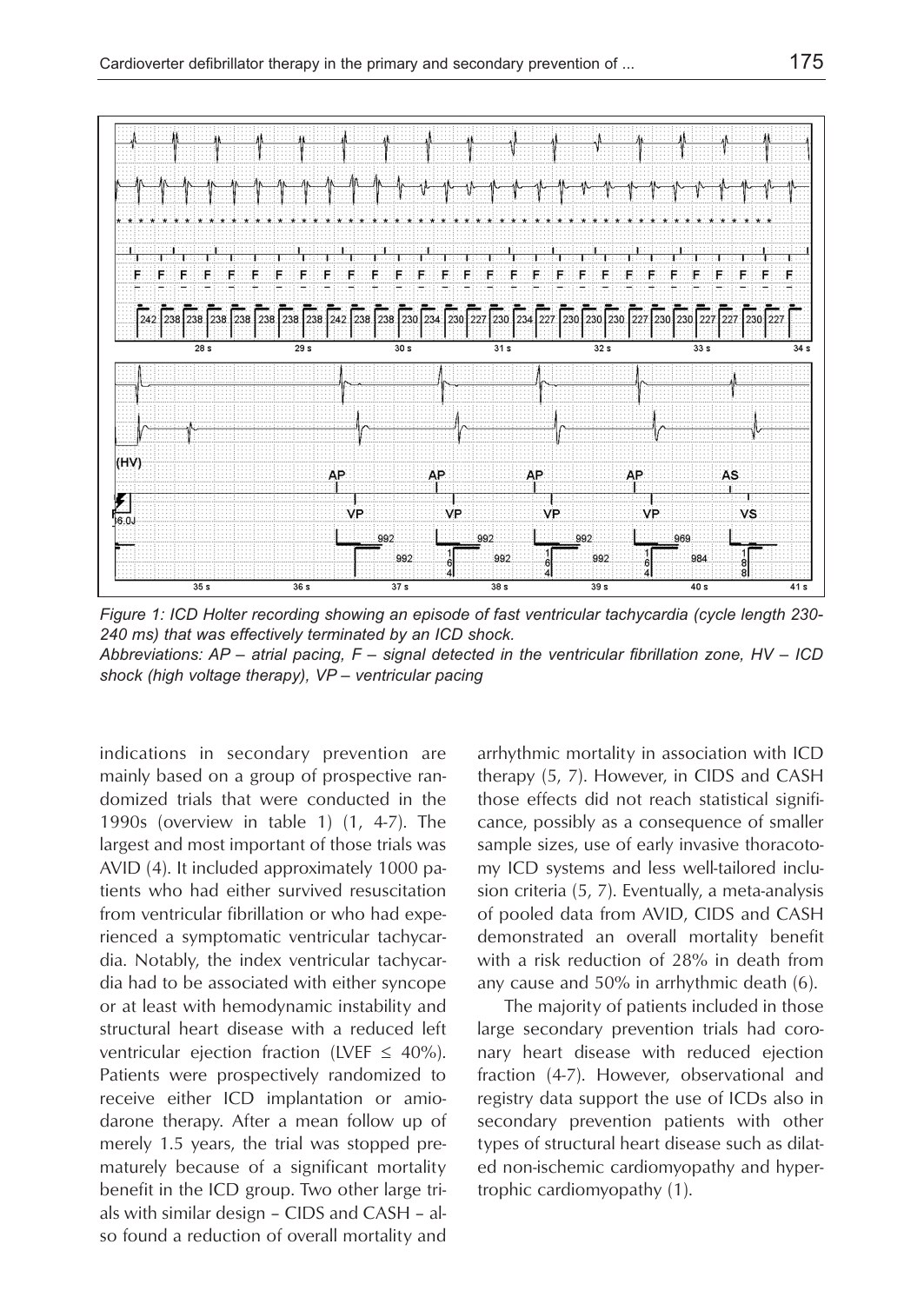*Table 1: Brief overview of major clinical trials that compared ICD therapy and medical therapy for the secondary prevention of sudden cardiac death. Patients with a reversible cause of VF/VT such as acute myocardial infarction or electrolyte imbalance were excluded in all trials.*

| <b>Trial</b> | <b>Patients</b> | <b>Follow Up</b>                 | <b>Main Inclusion Criteria</b>                                                                                                                                                             | <b>Main Findings</b>                                                                                                                                                                                                           |
|--------------|-----------------|----------------------------------|--------------------------------------------------------------------------------------------------------------------------------------------------------------------------------------------|--------------------------------------------------------------------------------------------------------------------------------------------------------------------------------------------------------------------------------|
| <b>AVID</b>  | 1016            | 1.5 years<br>(early termination) | (i) resuscitation from VF<br>(ii) VT with syncope<br>(iii) VT with haemodynamic<br>instability and LVEF $\leq$<br>40%                                                                      | ICD therapy reduced all-<br>cause death in comparison<br>to amiodarone therapy (rela-<br>tive risk reduction 33%).                                                                                                             |
| <b>CIDS</b>  | 659             | 3 years                          | (i) resuscitation from VT/VF<br>(ii) VT with syncope<br>(iii) VT with haemodynamic<br>instability and LVEF<br>$\leq 35\%$<br>(iv) unexplained syncope<br>and VT inducible by<br><b>PVS</b> | ICD therapy was associated<br>with a non-significant re-<br>duction of both all-cause<br>death and arrhythmic death<br>in comparison to amiodaro-<br>ne therapy (relative risk re-<br>duction 20% and 33%, re-<br>spectively). |
| CASH         | 288             | 3 years                          | resuscitation from VT/VF                                                                                                                                                                   | ICD therapy was associated<br>with a non-significant re-<br>duction of all-cause death in<br>comparison to therapy with<br>either amiodarone or meto-<br>prolol (relative risk reduction<br>23%                                |

Abbreviations: LVEF – left ventricular ejection fraction, PVS – programmed ventricular stimulation, VF – ventricular fibrillation, VT – ventricular tachycardia

Hence, present guidelines recommend ICD implantation in patients who have survived a prior cardiac arrest or sustained ventricular tachycardia regardless of the type of underlying structural heart disease (1, 2). Notably, however, possible transient reversible causes for cardiac arrest such as acute myocardial infarction and acute myocarditis should be evaluated thoroughly (1, 2). Furthermore, idiopathic ventricular tachycardia in the absence of structural heart disease should primarily be treated with catheter ablation (2).

## **ICD therapy for primary prevention of sudden cardiac death**

The term "primary prevention of sudden cardiac death" refers to ICD implantation in individuals who are at risk for, but have not yet experienced an episode of sustained ventricular tachycardia, ventricular fibrillation or resuscitated cardiac arrest (1, 2). A considerable number of large trials have evaluated the use of ICDs in those patients after risk stratification depending on the type and severity of structural heart disease (overview in table 2) (8-12).

**Ischemic heart disease.** ICD therapy in chronic ischemic heart disease has particularly been influenced by MADIT II, DINAMIT and IRIS (9, 11, 12). The MADIT II trial enrolled more than 1200 patients with prior myocardial infarction and a LVEF  $\leq 30\%$  (11). Notably, the median time between myocardial infarction and study enrolment was 6 years, indicating that most patients were in the chronic post-infarction phase. Patients were prospectively randomized to receive optimal medical therapy either with or without ICD implantation. After less than 2 years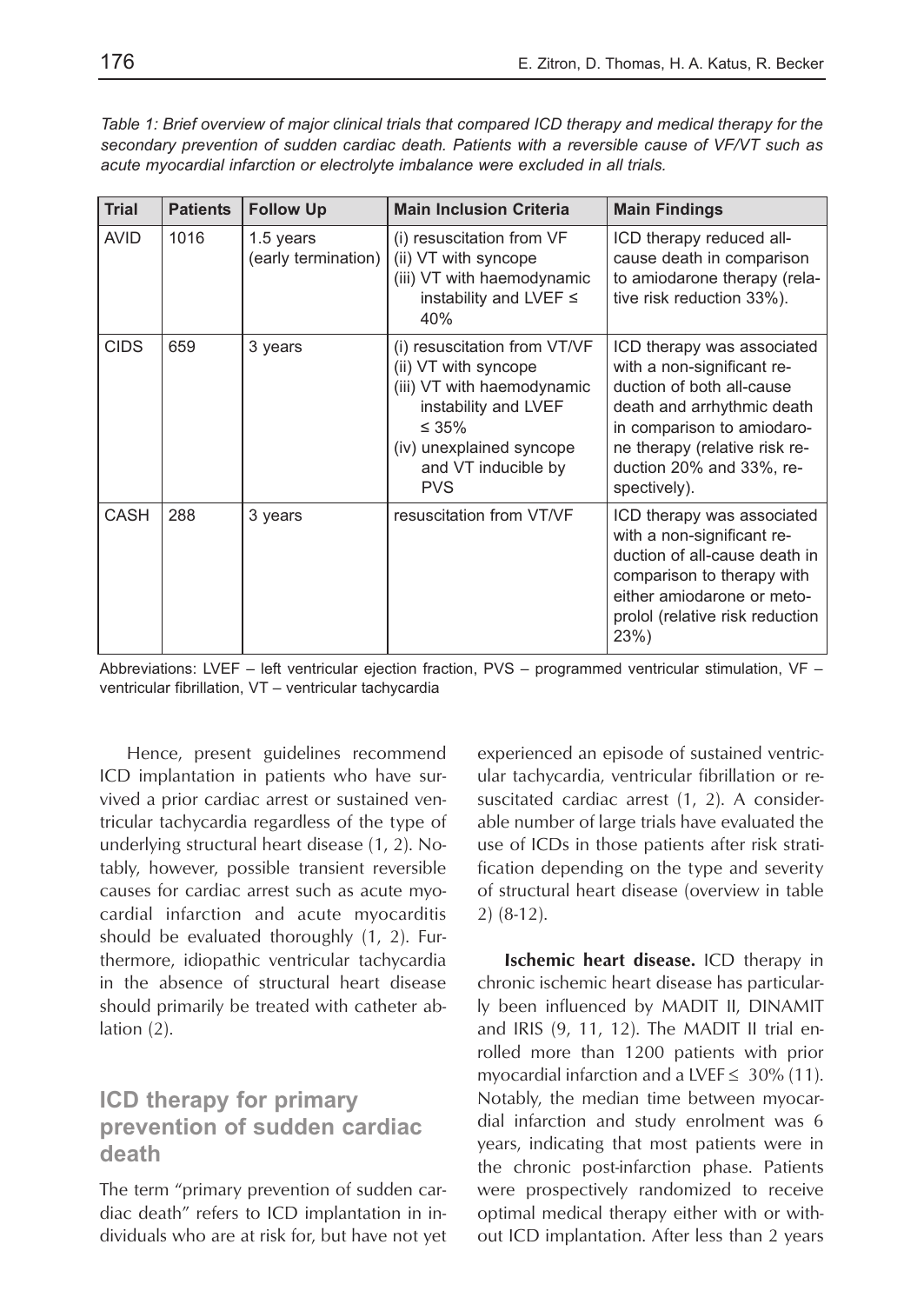| <b>Trial</b>    | <b>Patients</b> | <b>Follow Up</b>                 | <b>Main Inclusion Criteria</b>                                                                                                   | <b>Main Findings</b>                                                                                                                                                                                                                                   |
|-----------------|-----------------|----------------------------------|----------------------------------------------------------------------------------------------------------------------------------|--------------------------------------------------------------------------------------------------------------------------------------------------------------------------------------------------------------------------------------------------------|
| <b>MADIT II</b> | 1232            | 1.7 years<br>(early termination) | Prior myocardial<br>infarction and<br>LVEF $\leq$ 30%                                                                            | Prophylactic ICD implan-<br>tation significantly redu-<br>ced overall mortality in<br>comparison to OMT (rela-<br>tive risk reduction 31%).                                                                                                            |
| SCD-HeFT        | 2521            | 3.8 years                        | Congestive heart failure<br>NYHA II/III and LVEF $\leq$<br>35%                                                                   | Prophylactic ICD implan-<br>tation significantly redu-<br>ced overall mortality in<br>comparison to amiodaro-<br>ne or placebo (relative<br>risk reduction 23%).                                                                                       |
| <b>DEFINITE</b> | 458             | 2.4 years                        | Non-ischemic DCM and<br>LVEF $\leq$ 36% and PVB or<br><b>NSVT</b>                                                                | In comparison to OMT,<br>prophylactic ICD implan-<br>tation significantly redu-<br>ced the risk of sudden<br>death and was associa-<br>ted with an nonsignificant<br>reduction of overall mor-<br>tality ( $p=0.08$ , relative risk<br>reduction 35%). |
| <b>DINAMIT</b>  | 674             | 2.5 years                        | Myocardial infarction<br>within the preceding 6-40<br>days, LVEF ≤ 35% and<br>impaired cardiac autono-<br>mic function on Holter | Prophylactic ICD therapy<br>did not reduce overall<br>mortality in those high-<br>risk patients in compari-<br>son to OMT.                                                                                                                             |
| <b>IRIS</b>     | 898             | 3.1 years                        | Myocardial infarction<br>within the preceding 5-31<br>days, LVEF $\leq$ 40% and<br>initial HR>90 bpm or<br>NSVT on Holter        | As in DINAMIT, prophy-<br>lactic ICD therapy did not<br>reduce overall mortality in<br>those high-risk patients in<br>comparison to OMT.                                                                                                               |

*Table 2: Brief overview of landmark clinical trials that compared ICD therapy and optimal medical therapy (or amiodarone (SCD-HeFT)) for the primary prevention of sudden cardiac death.*

Abbreviations: DCM – dilated cardiomyopathy, HR – heart rate, LVEF – left ventricular ejection fraction, NSVT – non-sustained ventricular tachycardia, NYHA – New York Heart Association, OMT – optimal medical therapy, PVB – premature ventricular beats

of follow up, the trial was stopped due to a significant reduction of overall mortality in the ICD group. By contrast, the DINAMIT trial focused on the direct post-infarction phase and enrolled patients 6-40 days after an acute myocardial infarction with a LVEF ≤ 35% who also had electrocardiographic risk markers on Holter monitoring (9). Surprisingly, in this high-risk group of patients ICD therapy did not confer an overall survival benefit (9). Instead, ICD implantation was associated with a reduction of arrhythmic death that was offset by an increase of nonarrhythmic death (9, 13). This observation has been attributed to a conversion of the cause of death in high-risk individuals with patients dying from the progression of ischemic heart disease instead of dying from ventricular arrhythmia (9, 13). This notion was affirmed by the IRIS trial that had a similar objective and also focused on patients in the early phase (5-31 days) after an acute myocardial infarction with risk markers (12). As in DINAMIT, ICD therapy did not reduce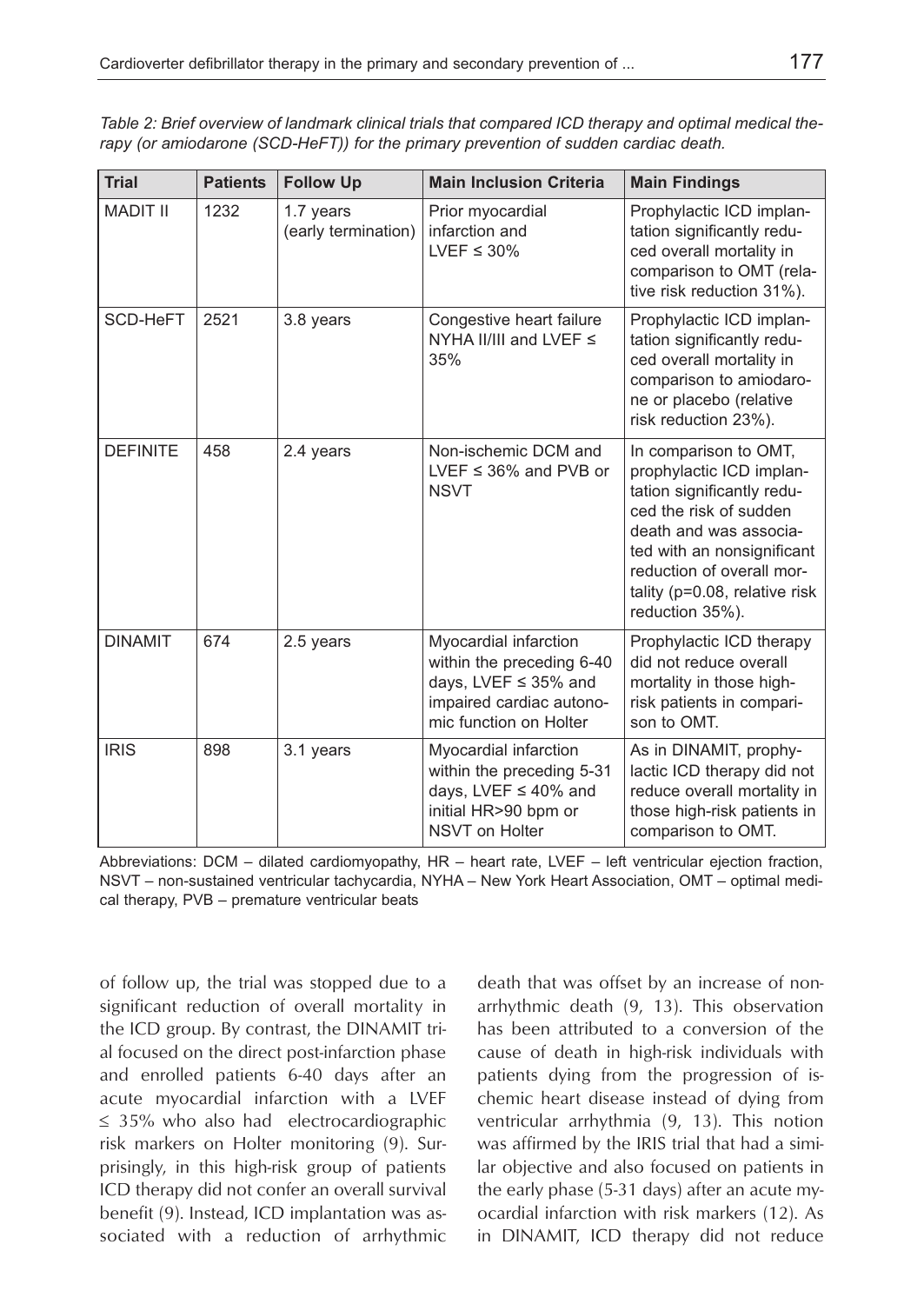overall mortality in those patients and a reduction in arrhythmic death was offset by an increase in non-arrhythmic death (12).

Current guidelines recommend ICD implantation in patients with left ventricular dysfunction due to prior myocardial infarction and a LVEF  $\leq$  30-35% (1, 2). However, an ICD should not be implanted within the first 40 days after an acute myocardial infarction, resulting from the negative results of the DI-NAMIT and IRIS trials (1, 2, 9, 12). Furthermore, in individuals with an LVEF  $\leq 40\%$  and non-sustained VT, inducible sustained ventricular tachycardia on programmed ventricular stimulation may identify high-risk patients who benefit from an ICD (1, 2, 14, 15).

**Non-ischemic dilated cardiomyopathy.** For chronic heart failure of non-ischemic origin, existing clinical trial data are more heterogeneous. DEFINITE was the largest respective trial, enrolling nearly 500 individuals with non-ischemic dilated cardiomyopathy and LVEF  $\leq$  36% (10). In those patients, ICD therapy reduced both the risk of sudden cardiac death and of all-cause death. However, due to a low event rate the latter effect closely missed statistical significance (10). The SCD-HeFT trial had a principally different design: It included patients with symptomatic heart failure (NYHA classes II and III) and LVEF ≤ 35% *irrespective* of the type of underlying structural heart disease (8). 48% of patients had non-ischemic dilated cardiomyopathy and 52% had ischemic heart disease. In the SCD-HeFT cohort, ICD therapy was associated with a significant reduction of total mortality. Interestingly, although the event rate was lower in non-ischemic heart failure than in ischemic heart failure, the treatment effect did not vary according to the etiology of heart failure (8).

Hence, present guidelines recommend ICD implantation in patients with non-ischemic dilated cardiomyopathy with a LVEF ≤ 35% and symptomatic heart failure NYHA II or III (1, 2). In asymptomatic patients (i.e. NYHA I), the recommendation for ICD therapy is more restrictive because of a lack of data and lower event rates than in NYHA II-III (1, 2).

**Hypertrophic cardiomyopathy and primary electrical heart disease.** In less common cardiomyopathies such as hypertrophic cardiomyopathy and in primary electrical heart diseases such as Long QT or Brugada syndrome, much less data are available to support the use of ICDs, and the lack of randomized clinical trials limits the value of current recommendations for defibrillator implantation in this disease entities. There is general consent, however, that in cases of survived cardiac arrest in the setting of hypertrophic cardiomyopathy or ion channel disease, an ICD implantation is indicated as secondary prevention (1, 2). However, risk stratification for ICD implantation as primary prevention in those individuals can be very complex and relies on disease-specific schemes that are based mainly on observational studies and registries (brief summary shown in table 3) (1, 16, 17).

#### **Choice of device type in ICD therapy**

Standard single-chamber ICD systems are based on a single RV lead for sensing/pacing and cardioversion/defibrillation; they are capable of ventricular bradycardia support, antitachycardia pacing, cardioversion and defibrillation. Dual-chamber ICDs have an additional RA lead, thus enabling AV sequential (physiological) pacing and holding the potential to improve the differentiation between supraventricular and ventricular tachyarrhythmia based on dual-chamber detection algorithms. Triple-chamber systems (RA, RV and LV leads) are designed to provide cardiac resynchronization therapy in addition to the capabilities of dual-chamber systems (CRT-defibrillators). In clinical practice the choice of ICD type is influenced by many variables, and recent evidence suggests that the selection of device hardware affects important outcomes in ICD patients (1).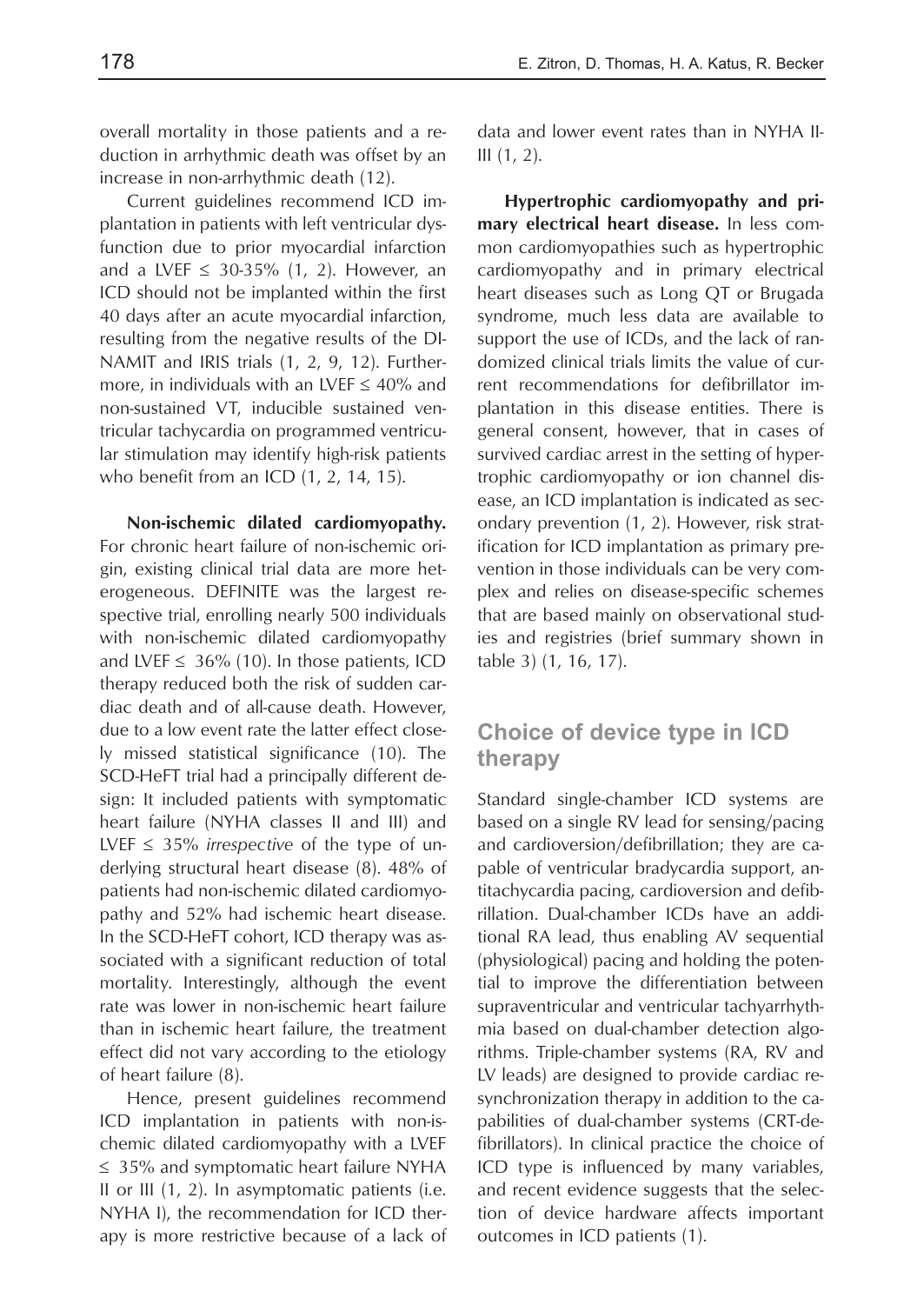*Table 3: Brief overview of major risk factors and principles of risk stratification with respect to ICD implantation in genetic cardiomyopathies and primary electrical heart diseases. For details, please refer to the listed references.*

|                                                               | <b>Major Risk Factors for</b><br><b>SCD</b>                                                                                                                                                   | <b>Principle Recommendations</b>                                                                                                                                                                                                                                                                                 | <b>References</b> |
|---------------------------------------------------------------|-----------------------------------------------------------------------------------------------------------------------------------------------------------------------------------------------|------------------------------------------------------------------------------------------------------------------------------------------------------------------------------------------------------------------------------------------------------------------------------------------------------------------|-------------------|
| Hypertrophic cardio-<br>myopathy                              | Prior cardiac arrest, sponta-<br>neous sustained VT<br>Family history of SCD, un-<br>explained syncope, NSVT,<br>abnormal blood pressure re-<br>sponse to exercise, massive<br>LV hypertrophy | ICD implantation is recommended<br>in patients with prior VF or sustai-<br>ned VT. Prophylactic ICD implanta-<br>tion should be considered in high-<br>risk patients.<br>Patients with end-stage hypertro-<br>phic cardiomyopathy may have an<br>ICD indication due to heart failure<br>(LVEF≤35%, NYHA II/III). | (1, 16)           |
| Arrhythmogenic right<br>ventricular cardio-<br>myopathy       | Prior cardiac arrest, sponta-<br>neous sustained VT<br>Extensive disease, one or<br>more affected family mem-<br>bers with SCD, unexplained<br>syncope                                        | ICD implantation is recommended<br>in patients with prior VF or sustai-<br>ned VT. Prophylactic ICD implanta-<br>tion should be considered in high-<br>risk patients.                                                                                                                                            | (1)               |
| Long QT syndrome                                              | Prior cardiac arrest, sponta-<br>neous sustained VT<br>Unexplained syncope, QT<br>duration, genotype, sex                                                                                     | ICD implantation is recommended<br>in patients with prior VF or sustai-<br>ned VT despite adequate medical<br>therapy. Prophylactic ICD implanta-<br>tion should be considered in high-<br>risk patients.                                                                                                        | (1, 17)           |
| Brugada syndrome                                              | Prior cardiac arrest, sponta-<br>neous sustained VT<br>Unexplained syncope<br>Role of EP testing contro-<br>versial                                                                           | ICD implantation is recommended<br>in patients with prior VF or sustai-<br>ned VT or unexplained syncope.<br>Prophylactic ICD implantation<br>should be considered in high-risk<br>patients.                                                                                                                     | (1)               |
| Catecholaminergic<br>polymorphic ventri-<br>cular tachycardia | Prior cardiac arrest, sponta-<br>neous sustained VT<br>Unexplained syncope                                                                                                                    | ICD implantation is recommended<br>in patients with prior VF or sustai-<br>ned VT or unexplained syncope de-<br>spite beta blocker therapy.                                                                                                                                                                      | (1)               |
| Short QT syndrome                                             | Prior cardiac arrest                                                                                                                                                                          | ICD implantation is recommended<br>in patients with prior cardiac arrest.<br>Due to the small number of pa-<br>tients, no evidence-based recom-<br>mendation with respect to the treat-<br>ment of asymptomatic patients can<br>be made.                                                                         | (1)               |
| Idiopathic ventricular<br>fibrillation                        | Prior cardiac arrest                                                                                                                                                                          | ICD implantation is recommended<br>in patients with prior cardiac arrest.                                                                                                                                                                                                                                        | (1)               |

Abbreviations: EP – electrophysiological (study), LVEF – left ventricular ejection fraction, NSVT – non-sustained ventricular tachycardia, NYHA – New York Heart Association, SCD – sudden cardiac death, VF – ventricular fibrillation, VT – ventricular tachycardia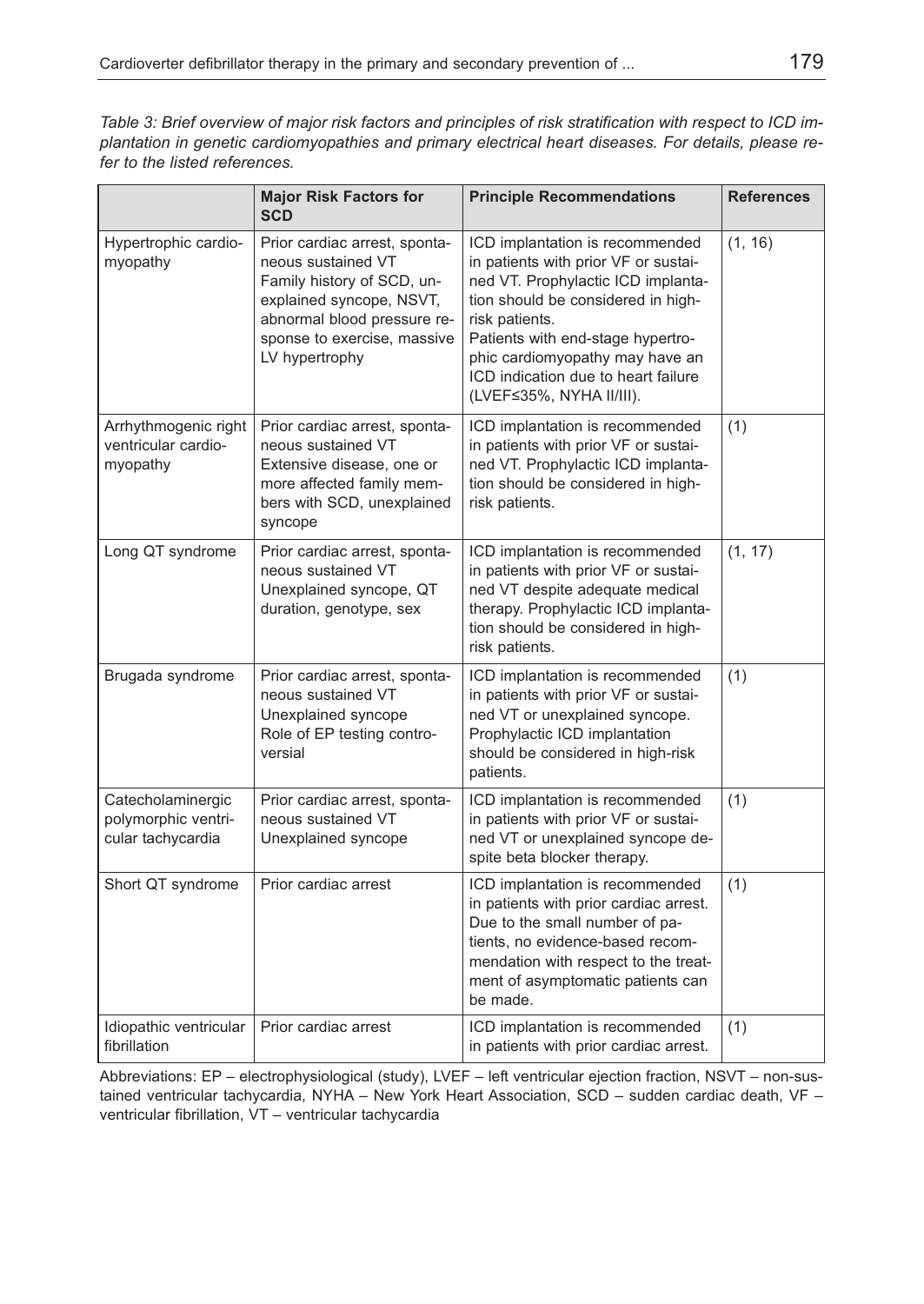**Dual- versus single-chamber ICD.** Dualchamber ICD systems may provide specific advantages in two patient groups: (i) patients with symptomatic sick-sinus-syndrome (incl. bradycardia-tachycardia-syndrome) and (ii) patients with known slow ventricular tachycardia or supraventricular tachycardia not amenable to catheter ablation.

In patients with dual-chamber ICDs, however, unnecessary RV pacing needs to be avoided. This is based on data demonstrating worse outcome with dual-chamber (70 bpm) vs. single chamber backup (40 bpm) pacing, if RV ventricular pacing rate in the dual-chamber mode is high (18, 19). Novel algorithms designed to minimize RV pacing in dualchamber systems should be used to avoid adverse effects of RV pacing (20). These algorithms are appropriate for use in patients with sick-sinus-syndrome and patients with grade I AV block and well tolerated grade II AV block (e.g. asymptomatic mobitz I block).

The issue of dual-chamber versus singlechamber tachycardia discrimination has been addressed by a number of studies, but with conflicting results. Although theoretically dual-chamber discrimination should be superior in specificity for VT detection, clinical data do not unanimously demonstrate significant reductions in inappropriate ICD therapies (21-25). The performance of tachycardia discrimination algorithms does not only depend on the quality of algorithms per se, but also on the way how VT/VF detection is programmed in individual patients (e.g. choice of tachycardia detection rate/number of detection intervals, choice of specific combinations of detection criteria and VT therapies). This implies that optimization of clinical results with these algorithms largely correlates with the quality of patient-tailored programming, which clearly is operator-dependent to a certain degree. A few clinical studies with dual-chamber defibrillators have addressed the question whether dual-chamber ICDs improve detection and therapy of slow VTs. Basically, the detection of slow VTs can be optimized with dual-chamber ICDs (25). However, it must be mentioned that the problem of slow VTs can not necessarily be solved simply by using dual-chamber ICDs with sophisticated discrimination algorithms, but that VT ablation plays a major role in this subset of patients. Furthermore, one should remember that initiation of antiarrhythmic medication (e.g. with amiodarone) may prolong the cycle length of VT (i.e. reduce the rate in bpm), so that ensuring VT detection while avoiding inappropriate therapies may be very challenging, even in modern dual-chamber devices. Therefore, symptomatic sustained slow VT despite appropriate drug treatment (especially if unresponsive to antitachycardia pacing) remains an indication for catheter ablation.

**CRT- vs. single-/dual-chamber defibrillator.** Cardiac resynchronization therapy (CRT) requires the placement of a left ventricular lead, targeting a posterolateral or posterior cardiac vein through a transvenous access; rarely, epicardial lead implantation is required for anatomical reasons. Thus, AV-sequential biventricular pacing can be accomplished, intended to reduce electrical and mechanical dyssynchrony at multiple levels (atrioventricular, interventricular, intraventricular and intramural). Marked dyssynchrony is typically found in patients with wide QRS complex, particularly in those with left bundle branch block. Early CRT defibrillator trials have focused on patients with moderate to severe heart failure (NYHA III-IV), left ventricular EF ≤ 35% and QRS ≥ 120–130 ms (MIRACLE ICD, COMPANION) (26, 27). The MIRACLE ICD trial (n=369) demonstrated that CRT-D compared to single-chamber ICD programming improved QoL, NYHA functional class and peak oxygen consumption. The much larger COMPANION study (n=1520) showed that both CRT pacemakers and CRT defibrillators reduced the combined endpoint of death or hospitalisation by 20% compared with optimal pharmacologic therapy (27). Subsequently, CRT-D trials were extended to patients with mild to moderate heart failure (NYHA I-III, left ventricular EF  $\leq 30$ -40% and QRS ≥ 120–130 ms (REVERSE, MADIT-CRT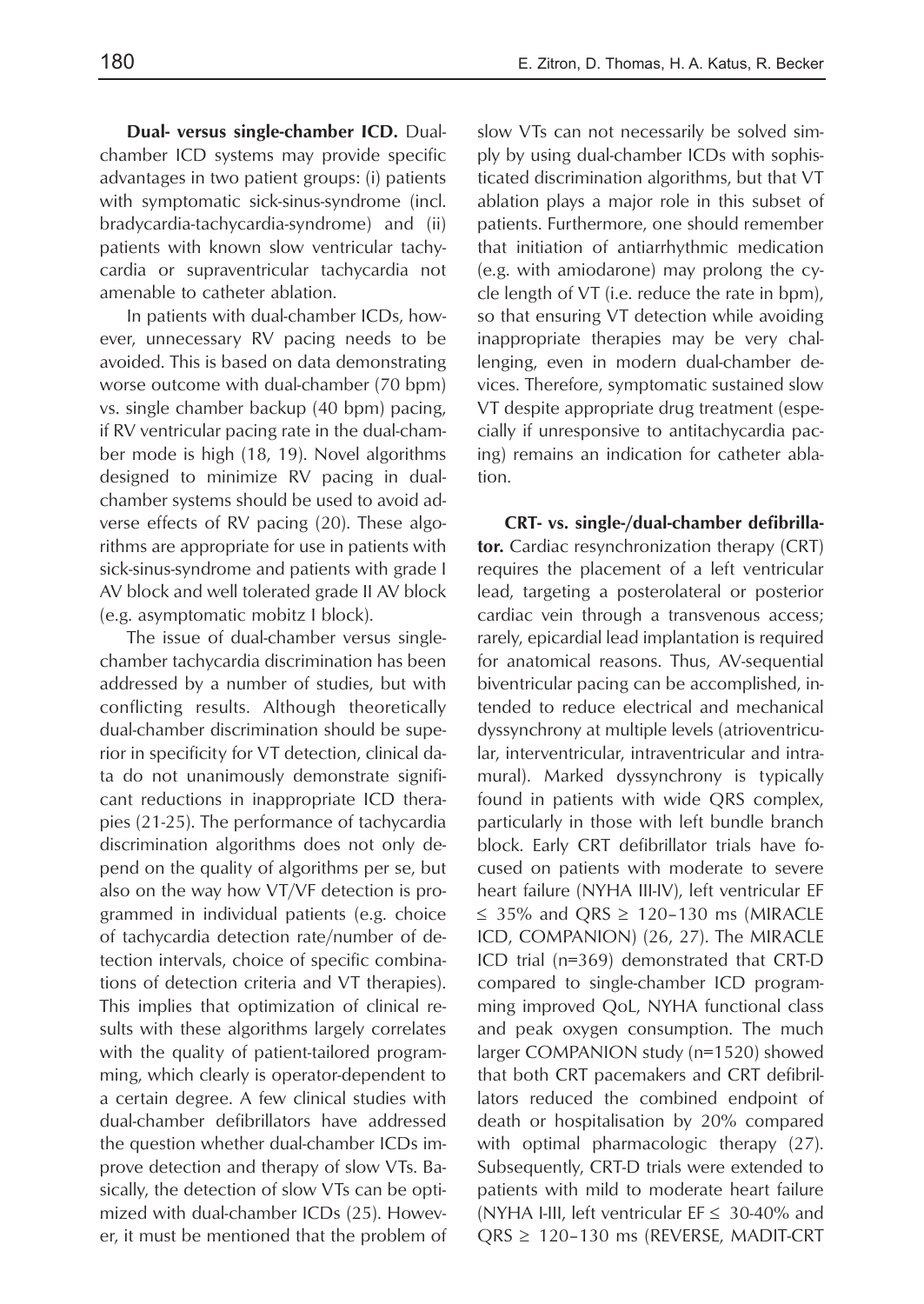and RAFT) (28-31). REVERSE was the first trial in mildly symptomatic patients (NYHA I/II) with LVEF  $\leq$  40% and QRS  $\geq$  120 ms, demonstrating in the European cohort that CRT-pacing reduced the risk of clinical worsening measured with a composite index in patients with NYHA I/II heart failure. This was interpreted in a way that CRT prevents the progression of heart failure in patients with asymptomatic and mildly symptomatic heart failure. Two large randomized trials (MADIT-CRT and RAFT) have recently demonstrated in cohorts with mild to moderate heart failure (NYHA I-II/II-III), left ventricular EF  $\leq 30\%$ and ORS  $\geq$  130/ $\geq$  120 ms that CRT defibrillators reduce the combined endpoint of death or hospitalization as compared to ICD therapy alone. In RAFT, the patients with a CRT-D system also benefitted with respect to all-cause mortality. The most relevant CRT defibrillator trials are summarized in table 4. Unfortunately, not all patients benefit from CRT defibrillators as far as alleviation of heart failure symptoms is concerned; the percentage of non-responders in major clinical trials was around 30%. Subgroup analyses from the largest CRT defibrillator studies (COM-PANION, MADIT-CRT and RAFT) consistently revealed that patients with left bundle branch block and QRS width  $\geq$  150 ms benefit most from CRT defibrillators. Because we have learned that there are patients with wide QRS but minimal mechanical dyssynchrony and vice versa, the predictive value of various echocardiographic dyssynchrony parameters to identify responders to CRT is of major interest. However, two recent prospective studies on this issue (PROSPECT and RethinQ) were disappointing (32, 33). Currently the focus of research is on novel echocardiographic techniques (such as "speckle tracking") as well as on CT- and MRI-based measurements of dyssynchrony, the latter modalities also providing data on scar localization and coronary venous anatomy (34).

Current ESC guidelines have defined a class I indication for CRT-pacemakers/CRTdefibrillators in patients with NYHA III/IV heart failure, LVEF  $\leq$  35%, QRS  $\geq$  120 ms and sinus rhythm (35). In less symptomatic patients (NYHA I/II), a class I indication was only assigned to candidates with  $QRS \geq 150$ ms (35)

#### **Limitations and complications of ICD therapy**

**"Electrical storm".** The term electrical storm refers to repetitive appropriate ICD therapies delivered in a short period of time. In the absence of a formally approved definition, usually at least three appropriate VT/VF detections within 24 h, either associated with shocks or antitachycardia pacing (or untreated sustained VT documented in a device monitor zone), would be classified as "electrical storm" (36). Up to 25% of ICD patients have been demonstrated to experience such an event within 3 years (36). The reasons underlying the development of electrical storm are truly manifold: Progression of heart failure/underlying cardiac disease, acute coronary syndrome, electrolyte imbalance (e.g. hypocalemia due to diarrhea), psychological stress, changes in antiarrhythmic medication/proarrhythmia, infective diseases and many other medical conditions have been shown to be associated with episodes of "electrical storm". It is to be remembered that such events are associated with increased mortality (36), and every effort needs be made to minimize the risk for the patient. In the management of electrical storm, appropriate sedation (e.g. i.v. midazolam) and administration of antiarrhythmic drugs (i.v. amiodarone, i.v. betablocker if hemodynamically tolerated) are basic measures which usually need to be taken as early as possible. Correction of electrolyte imbalance (target serum potassium level 4.5-5.0 mmol/l; additional magnesium supplementation in individual cases, e.g. with torsade-de-pointes tachycardia) and modifications of ICD programming (e.g. optimization of antitachycardia pacing; overdrive pacing; etc.) usually represent the next steps. Once the situation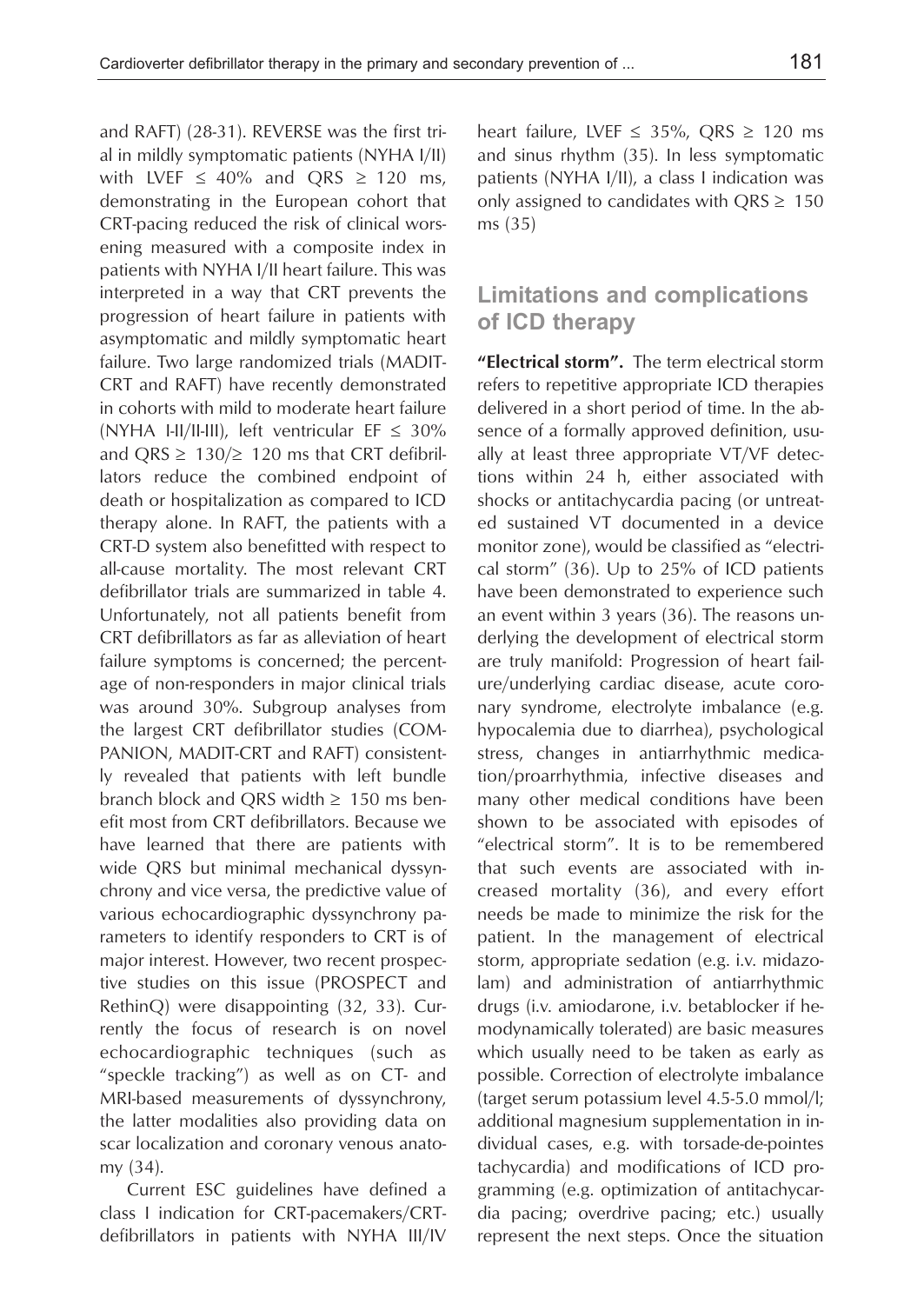| <b>Trial</b>                         | <b>Patients</b> | <b>Follow Up</b> | <b>Main Inclusion</b><br><b>Criteria</b>                                  | <b>Main Findings</b>                                                                                                                                                                                                                                    |
|--------------------------------------|-----------------|------------------|---------------------------------------------------------------------------|---------------------------------------------------------------------------------------------------------------------------------------------------------------------------------------------------------------------------------------------------------|
| MIRACLE-<br><b>ICD</b>               | 369             | 6 months         | NYHA III/IV, LVEF<br>≤ 35%, QRS ≥ 130<br>ms                               | CRT-D improved QoL and NY-<br>HA class in comparison to ICD<br>alone.                                                                                                                                                                                   |
| COMPANION                            | 1520            | 1.3 years        | NYHA III/IV, LVEF<br>≤ 35%, QRS ≥ 120<br>ms                               | CRT-P / CRT-D reduced the<br>combined endpoint of all-cau-<br>se death or hospitalisation.                                                                                                                                                              |
| <b>REVERSE</b>                       | 610             | 1 year           | NYHA I/II, LVEF $\leq$<br>40%, QRS $\geq$ 120<br>ms                       | CRT-pacing "on" non-signifi-<br>cantly reduced the risk of clini-<br>cal worsening measured with<br>a composite index $(p=0.10)$ in<br>comparison to CRT-pacing<br>"off" (all study patients implan-<br>ted with either CRT-D (83%) or<br>CRT-P (17%)). |
| <b>REVERSE</b><br>European<br>Cohort | 262             | 2 years          | NYHA I/II, LVEF $\leq$<br>40%, QRS $\geq$ 120<br>ms                       | CRT-pacing "on" significantly<br>reduced the risk of clinical<br>worsening measured with a<br>composite index (p=0.01) in<br>comparison to CRT-pacing<br>"off" (all study patients implan-<br>ted with either CRT-D (68%) or<br>CRT-P (32%)).           |
| MADIT-CRT                            | 1820            | 2.4 years        | NYHA I/II, LVEF $\leq$<br>$30\%$ , QRS $\geq 130$<br>ms                   | CRT-D reduced the combined<br>endpoint of all-cause death or<br>hospitalisation in comparison<br>to ICD alone.                                                                                                                                          |
| <b>RAFT</b>                          | 1798            | 3.3 years        | NYHA II/III, LVEF<br>≤ 30%, QRS ≥ 120<br>ms or paced QRS<br>$\geq 200$ ms | CRT-D reduced the combined<br>endpoint of all-cause death or<br>hospitalisation in comparison<br>to ICD alone.                                                                                                                                          |

Abbreviations: 6MWT – six minute walk test, LVEF – left ventricular ejection fraction, CRT-D – CRT with defibrillator function, CRT-P – CRT with pacemaker function, NYHA – New York Heart Association, OMT – optimal medical therapy, pVO2 – peak oxygen consumption, QoL – quality of life, QRS – QRS width

is stabilized, the components of further diagnostic workup are to be selected on an individual basis. If a reversible/correctable cause of electrical storm can be excluded, longterm amiodarone treatment is usually implemented (combined with betablocker therapy whenever possible). Sotalol may be tried in patients with contraindications against amiodarone, although a randomized trial demonstrated only a strong tendency towards shock reduction with sotalol versus betablocker treatment within one year (37). Ablation of ventricular tachycardia (usually guided by 3D mapping systems) is a valuable alternative, particularly for monomorphic VT in postinfarction patients. The long-term success rates of VT ablation in patients with electrical storm have been shown to largely depend on the primary result, the best outcome being achieved if no VT at all remains inducible af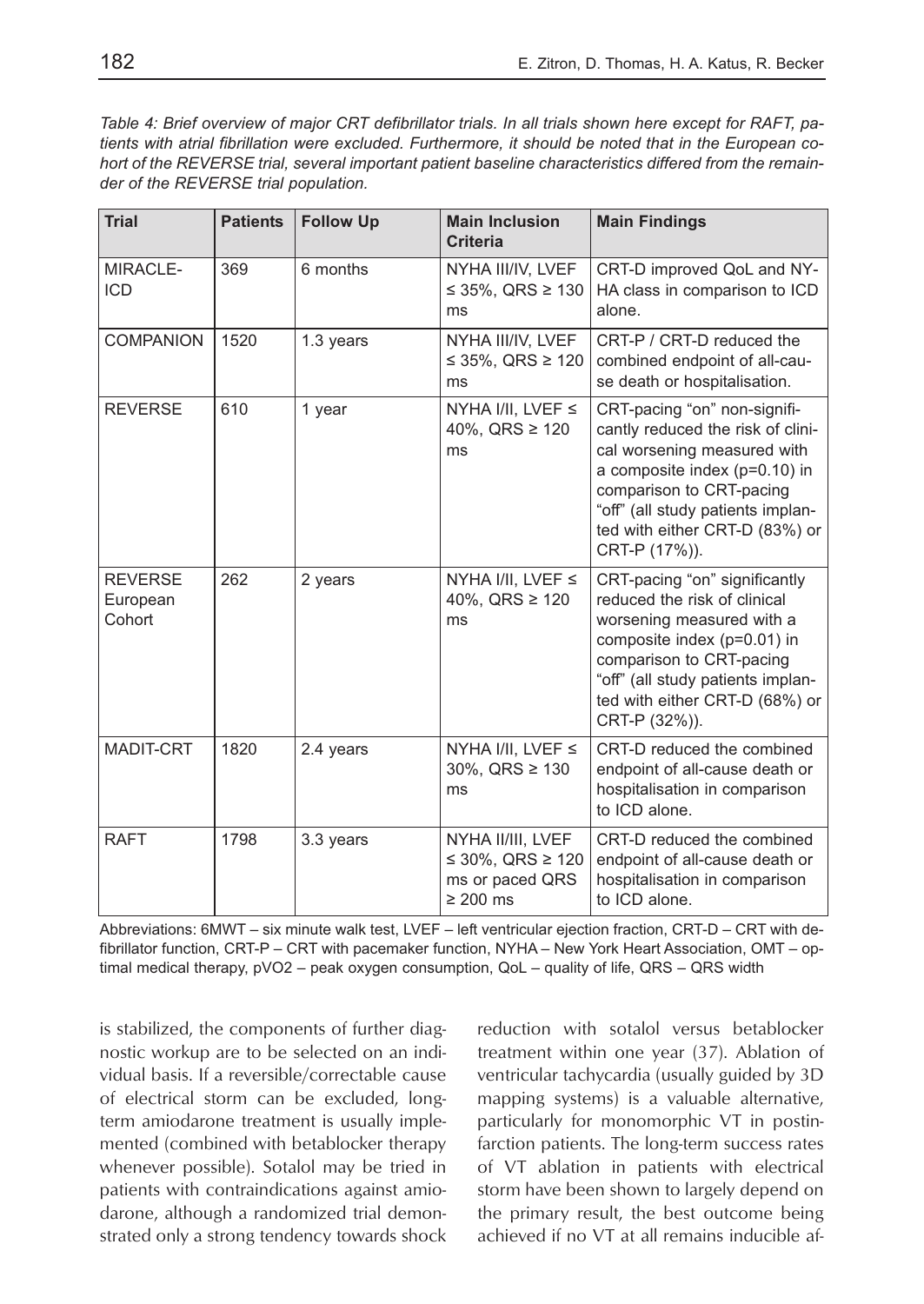ter ablation (38). International guidelines recommend i.v. amiodarone (or procainamide) followed by VT ablation in patients with frequently recurring or incessant monomorphic VT (2).

**Inappropriate ICD shocks.** ICD shocks delivered for reasons other than ventricular tachycardia or ventricular fibrillation are defined as inappropriate shocks. In the MADIT II trial inappropriate shocks occurred in 11.5% of patients within two years of follow up, with about one third of total shock episodes (31.5%) being inappropriate (39). Probably explained by the longer follow up in SCD-HeFT (3.8 years), the percentage of patients with inappropriate shocks was even greater (17.4%) in this primary prevention trial (40). A similar percentage of inappropriate shocks (13% within a mean follow up of 3.4 years) was found in a Dutch single-centre observational study in 1,544 ICD recipients implanted between 1996 and 2006, suggesting that randomized studies and routine ICD use are comparable in this respect (41). Inappropriate shocks have a significant impact on prognosis, with doubled all-cause mortality rates compared to patients free of shock shown in both MADIT II and SCD-HeFT. The reason why inappropriate shocks have this negative impact on prognosis are not fully understood: It has been speculated that the development of atrial fibrillation in patients with heart failure plays a role, because this arrhythmia is associated with both adverse prognosis and inappropriate shocks. Furthermore, negative inotropic effects of the shock itself may increase mortality, particularly if patients receive multiple shocks due to oversensing or ongoing supraventricular tachycardia. Rarely, inappropriate shocks can provoke ventricular tachycardia of fibrillation, i.e. exert proarrhythmic effects.

The most common reason for inappropriate shocks is atrial fibrillation with rapid ventricular response, followed by (regular) supraventricular tachycardia and oversensing. The latter most commonly results from lead defects, but can also reflect (external) electromagnetic interference with the device or T wave oversensing (fig. 2). In a large ICD cohort, a history of atrial fibrillation, age below 70 years, no statin use and interim appropriate shocks were independent predictors of inappropriate shocks (41).

Minimizing the risk for inappropriate shocks remains a challenging goal, even with modern ICD systems. Basic considerations include tailoring of heart failure medication (with an appropriate dose of beta-blocker, etc.) and an appropriate choice of VT detection rate (no lower than necessary). Active VT zones (including shocks) below 170-180 bpm (particularly in single-chamber devices) should only be programmed if sustained "slow VT" is known (42). Standard tachycardia discrimination algorithms – such as stability, morphology and sudden onset criteria in single-chamber devices, and manufacturerspecific dual-chamber discrimination algorithms in dual-/triple-chamber devices – should routinely be programmed "on", because the risk of inappropriate shocks usually is by far greater than the risk of VT underdetection. A concise overview published by Josephson and coworkers covers major aspects of shock reduction in ICD patients, addressing both appropriate and inappropriate therapies (43).

**Necessity of testing defibrillation effectiveness.** In order to ensure effective defibrillation, ICDs used to be tested routinely during implantation by repetitive induction of ventricular fibrillation and determination of an estimated minimal effective energy level for defibrillation commonly termed "defibrillation threshold" (DFT). Implanters aimed to reach a low DFT in order to acquire a safety margin between the DFT and the maximum output of the ICD. The value of this approach was self-evident in the early era of ICDs with significant rates of defibrillation failure and high rates of appropriate shocks (44). Later, this practice was modified in the way that successful termination of VF at an energy level 10 J below the maximal output of the device was considered appropriate to ensure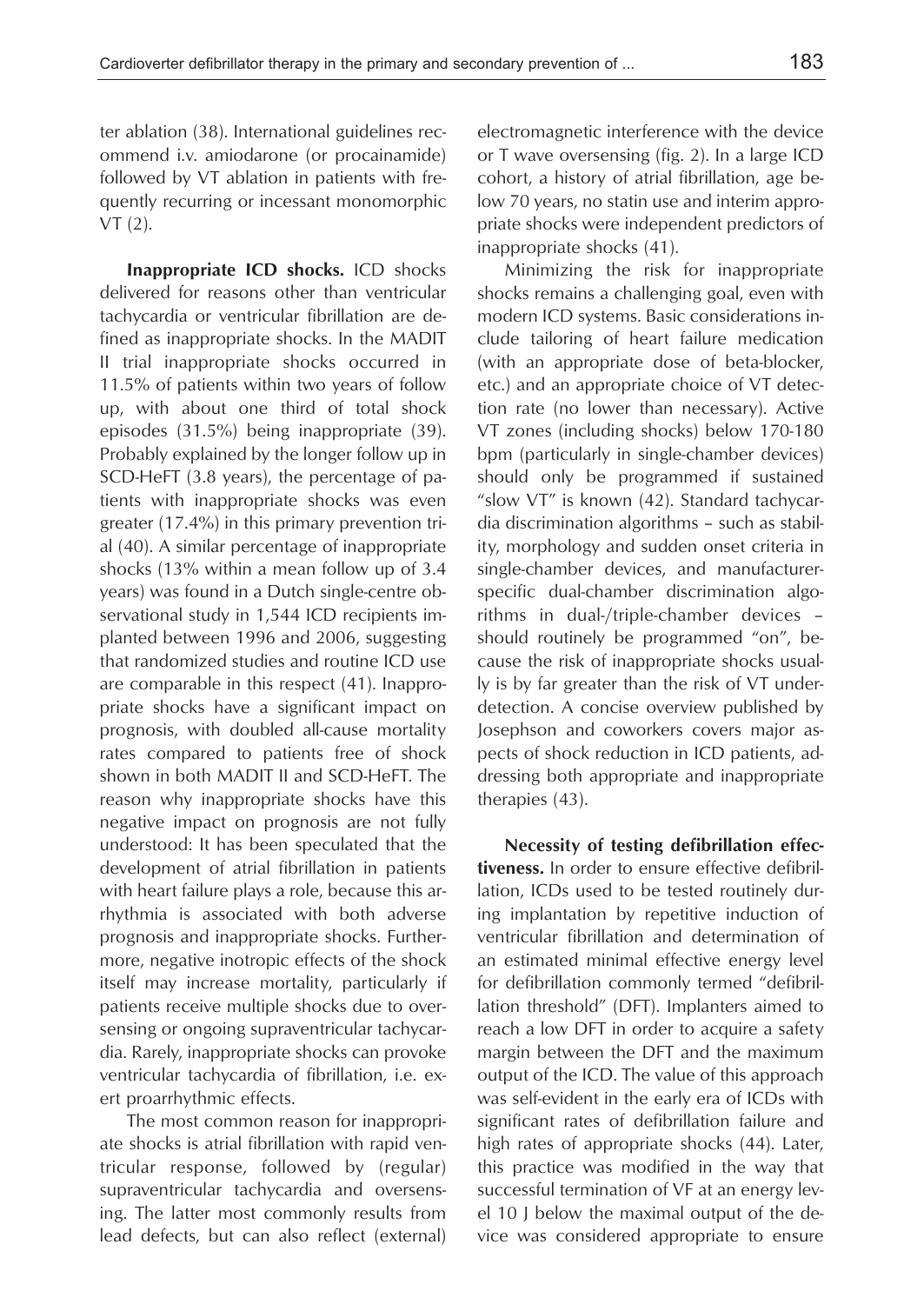

*Figure 2: ICD Holter recording of an episode of T wave oversensing leading to an inappropriate ICD shock. In the near-field signal ("V"), large T wave amplitudes are detected and interpreted as ventricular fibrillation by the ICD.*

*Abbreviations: FF – far-field signal, V – near-field (bipolar) signal, Vs – signal detected, VF – signal detected in the ventricular fibrillation zone*

defibrillation effectiveness (e.g. termination of 2 induced VF episodes with 25 J each in a 35 J device). However, in modern high-output ICDs with left pectoral implantation the primary shock success rates have been estimated to be as high as 95% for submaximal and 99% for maximal shocks in the setting of induced ventricular fibrillation (44). Additionally, the incidence of shocks has declined, because most ICDs are implanted for primary prevention indications today and antitachycardia pacing is used as a first-line therapy for the termination of ventricular tachycardia. Hence, it has been questioned whether routine implant testing still is mandatory, and survey data indicate that many implanting centres have stopped this practice (44). This issue is still unresolved but novel data can be expected from current randomized trials (e.g. the SIMPLE trial) that prospectively test risk and benefit of routine DFT testing.

**ICD system infections.** Infections of ICD systems remain a significant problem in clinical practice. Infection rates may actually have risen in recent years with the use of increasingly complex ICD systems and the extension of ICD indications to older patients with more co-morbidities (45). As a matter of fact, ICD system infections are associated with considerable morbidity and mortality. Because antibiotic treatment alone is generally insufficient to manage this condition, complete ICD explantation (including all implanted leads) is mandatory to cure these patients.

**Defibrillation lead failure.** Defibrillation lead failure can occur as lead fracture, insulation defect, lead perforation, loss of capture and sensing defects. As may be expected, it has been shown that lead failure rates progressively increase with time after implantation (46). Reported rates of lead failure vary widely. For example, two large analyses have found cumulative rates of 2.5% after 5 years as opposed to 15% after 5 years and 40% after 8 years, respectively (46, 47). Long-term stability and safety of ICD leads remains an important goal of technological development.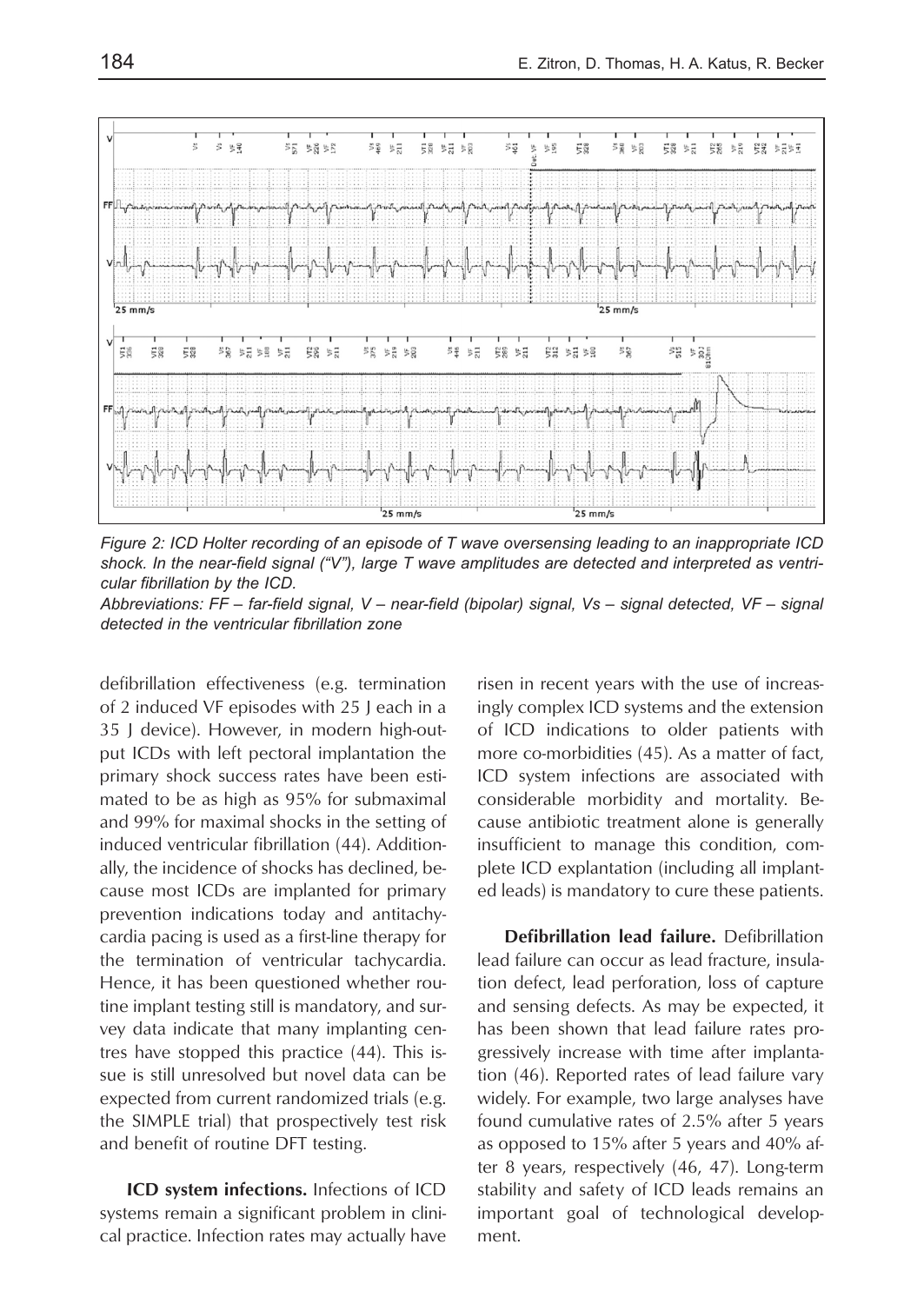# **Current trends in ICD technology**

**Remote patient monitoring.** A growing number of ICD platforms is supplemented by telemonitoring options, and a recent EHRA consensus paper has underlined the potential of this new technology (3). Remote monitoring of ICD patients may be realized through transmission of automatically measured data from the ICD to a service center with the use of a telephone station at the patient's home. It has been shown that remote monitoring holds the potential to detect technical problems such as lead failure and T wave oversensing earlier if compared with the conventional practice of scheduled in-house visits at regular intervals; thus, the risk of inappropriate shocks can be reduced (3). Furthermore, several ICD systems can detect and record additional physiological parameters such as atrial fibrillation burden, intrathoracic volume status and patient activity status, which may allow for timely and individualized therapy adjustments. It is to be expected that remote monitoring of ICDs will become increasingly common in the near future, e.g. as part of telecardiology networks in ambulatory heart failure patients.

**Shock reduction.** It is well-documented that ICD shocks are a major cause of reduced quality of life in ICD recipients due to psychological stress and anxiety (48, 49). Hence, there is an ongoing effort to reduce the incidence of shocks. Major progress was made by establishing the effectiveness of antitachycardia pacing for fast ventricular tachycardia (188–250 bpm), which is associated with a marked reduction of shocked arrhythmias (48, 49). Further advances may be expected from optimization of detection algorithms to prevent inappropriate shocks (i.e. SVT discrimination, lead noise discrimination, etc.) and respective clinical evaluation (50). In patients with stable VT, prophylactic VT ablation before ICD implantation has been demonstrated to prolong survival free from VT or VF (51). Other aspects of shock reduction are discussed above (see "inappropriate ICD shocks" and "electrical storm").

**"Wearable cardioverter-defibrillator".** The "wearable cardioverter-defibrillator" (WCD) is an external device that is able to automatically detect and terminate ventricular tachycardia and ventricular fibrillation (52). It uses a set of monitoring and defibrillation electrodes and a defibrillation unit that is worn on a belt. Registry data show that the WCD is a feasible option for patients at temporary high risk for VT/VF, as bridge to decision for ICD implantation or as bridge to reimplantation after a device infection (53). Hence, use of the WCD is likely to further increase in the near future, e.g. in high-risk patients with myocarditis or in the early phase after the initial diagnosis of a cardiomyopathy (52).

**Subcutaneous ICD systems.** In 2010, Bardy et al. presented a comprehensive clinical evaluation of a new ICD system without transvenous leads, denoted "entirely subcutaneous ICD" (54). The system consists of a pulse generator that is implanted subcutaneously on the left lateral thorax and a subcutaneous electrode that is placed parasternally on the left side. It could be demonstrated that this system reliably detected and effectively defibrillated ventricular fibrillation (both induced and spontaneous episodes) with 65J shocks (54). However, defibrillation thresholds can be higher than 65J in individual cases. Basically, an "entirely subcutaneous ICD" is a valuable alternative for patients with limited central venous access. It may also offer some further advantages, mainly the absence of complications such as endocarditis, pericardial effusion, thrombosis and venous occlusion. However, clinical trials directly comparing subcutaneous with transvenous ICDs need to be performed, in order to clarify whether this concept may be developed towards a first line therapy.

**MRI conditional systems.** Magnetic resonance imaging (MRI) has rapidly become the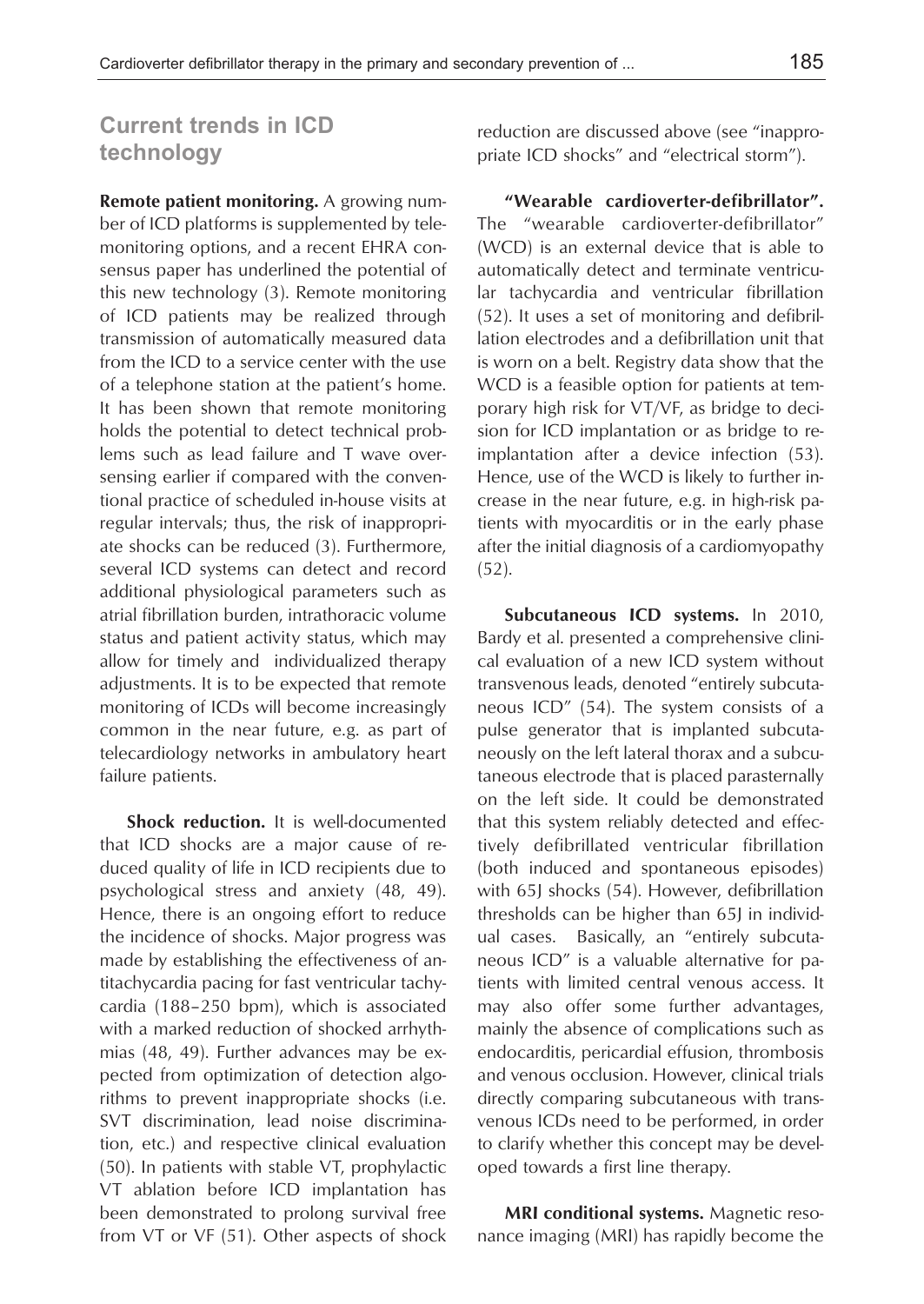imaging modality of choice in many diagnostic areas. This includes a wide variety of diseases particularly in the fields of neurology, orthopedics and gastroenterology. But also in modern cardiology, MRI scans play a major role, both in the characterization of cardiomyopathies and the diagnosis of regional myocardial ischemia. To date, ICD recipients are excluded from MRI use except in cases of urgent need ("firm relative contraindication") due to potential electromagnetic interference with consequent device failure or damage to the myocardium. MRI conditional pacemaker systems, however, have already been developed and are in clinical use; the latest generation has been approved for both extrathoracic and thoracic MRI scans (55). It is to be expected that MRI conditional pacemakers will become the standard of care, and the development of MRI conditional ICD systems has now entered the phase of early clinical trials.

#### **Conclusions**

Originally developed for patients resuscitated from cardiac arrest, the vast majority of today's ICDs are implanted in patients with heart failure at increased risk for ventricular arrhythmia ("primary prevention indication"). Based on a convincing body of evidence confirming a significant mortality benefit, postinfarction patients with severely depressed left ventricular function (LVEF  $\leq$  30%) have a class I indication for ICD implantation. The same is true for patients with symptomatic heart failure (NYHA II-III) of ischemic or non-ischemic origin and left ventricular ejection fraction  $\leq$  35%. Primary prevention ICD indications in less common cardiomyopathies (e.g. hypertrophic or arrhythmogenic right ventricular cardiomyopathy) or primary electrical heart disease (e.g. Brugada or Long-QT-syndrome), however, are based on individual risk stratification algorithms derived from observational studies and registry data.

Ongoing technological progress is likely to bring up further advances in the near future. Current ICD platforms will be optimized by systematic use of remote patient monitoring and novel algorithms designed to reduce shocks; the latter would be considerably supported by improving long-term stability of ICD leads. As far as novel device hardware is concerned, an entirely subcutaneous ICD as well as MRI-compatible ICD platforms are already under clinical investigation.

#### **References**

- 1. Epstein AE, DiMarco JP, Ellenbogen KA, Estes NA, 3rd, Freedman RA, Gettes LS et al. ACC/AHA/HRS 2008 Guidelines for Device-Based Therapy of Cardiac Rhythm Abnormalities: a report of the American College of Cardiology/American Heart Association Task Force on Practice Guidelines (Writing Committee to Revise the ACC/AHA/NASPE 2002 Guideline Update for Implantation of Cardiac Pacemakers and Antiarrhythmia Devices): developed in collaboration with the American Association for Thoracic Surgery and Society of Thoracic Surgeons. Circulation. 2008; 117 (21): e350-408. Epub 2008/05/17. doi: 10.1161/CIRCUALTIONAHA.108.189742. PubMed PMID: 18483207
- 2. Zipes DP, Camm AJ, Borggrefe M, Buxton AE, Chaitman B, Fromer M et al. ACC/AHA/ESC 2006 guidelines for management of patients with ventricular arrhythmias and the prevention of sudden cardiac death — executive summary: A report of the American College of Cardiology/American Heart Association Task Force and the European Society of Cardiology Committee for Practice Guidelines (Writing Committee to Develop Guidelines for Management of Patients with Ventricular Arrhythmias and the Prevention of Sudden Cardiac Death) Developed in collaboration with the European Heart Rhythm Association and the Heart Rhythm Society. European heart journal 2006; 27 (17): 2099- 140. Epub 2006/08/23. doi: 10.1093/eurheartj/ehl199. PubMed PMID: 16923744
- 3. Dubner S, Auricchio A, Steinberg JS, Vardas P, Stone P, Brugada J et al. ISHNE/EHRA ex-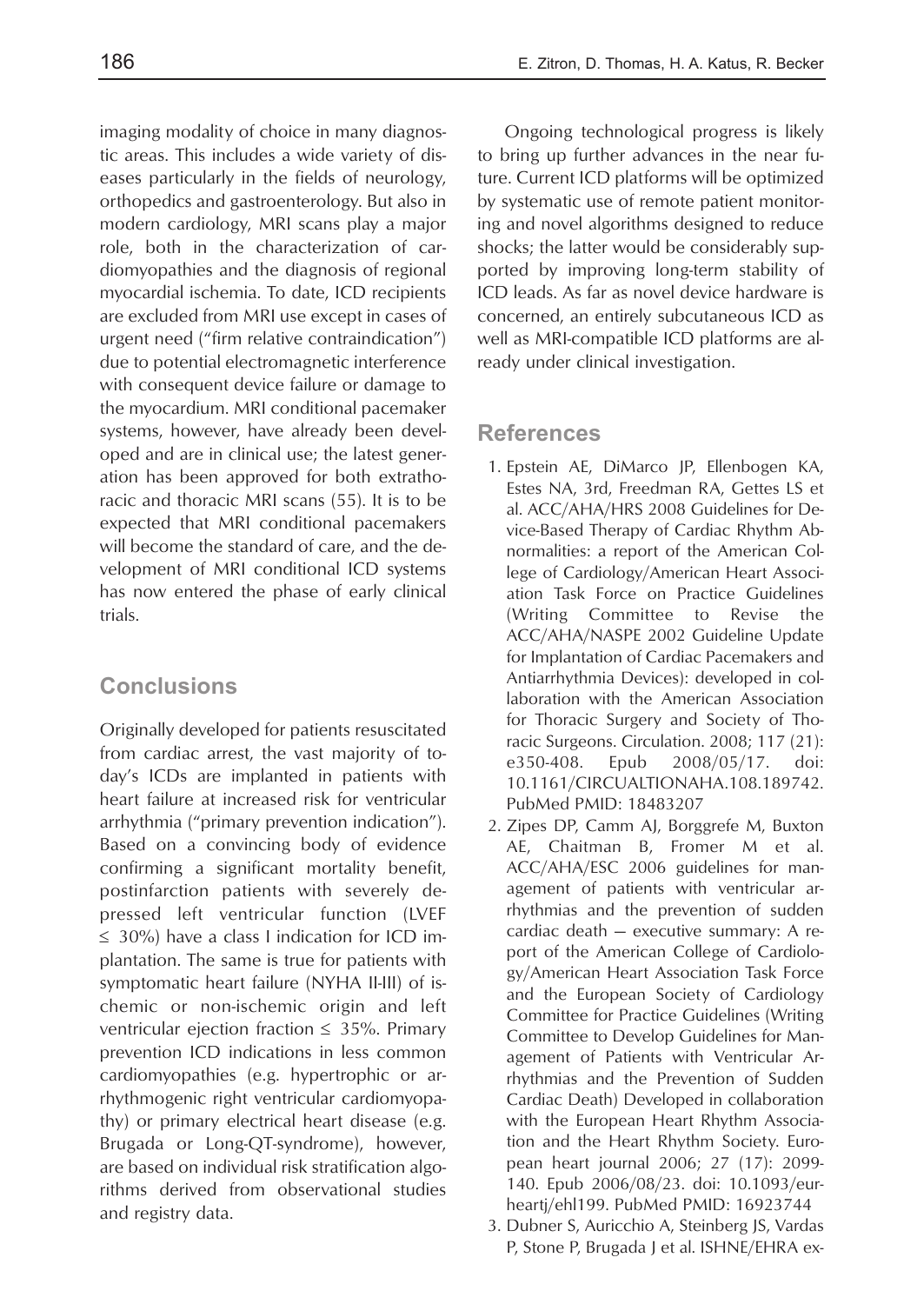pert consensus on remote monitoring of cardiovascular implantable electronic devices (CIEDs). Europace: European pacing, arrhythmias, and cardiac electrophysiology: journal of the working groups on cardiac pacing, arrhythmias, and cardiac cellular electrophysiology of the European Society of Cardiology 2012; 14 (2): 278-93. Epub 2012/01/11. doi: 10.1093/europace/ eur303. PubMed PMID: 22232544

- 4. A comparison of antiarrhythmic-drug therapy with implantable defibrillators in patients resuscitated from near-fatal ventricular arrhythmias. The Antiarrhythmics versus Implantable Defibrillators (AVID) Investigators. The New England journal of medicine 1997; 337 (22): 1576-83. Epub 1997/12/31. doi: 10.1056/NEJM199711 273372202. PubMed PMID: 9411221
- 5. Connolly SJ, Gent M, Roberts RS, Dorian P, Roy D, Sheldon RS et al. Canadian implantable defibrillator study (CIDS): a randomized trial of the implantable cardioverter defibrillator against amiodarone. Circulation 2000; 101 (11): 1297-302. Epub 2000/03/22. PubMed PMID: 10725290
- 6. Connolly SJ, Hallstrom AP, Cappato R, Schron EB, Kuck KH, Zipes DP et al. Metaanalysis of the implantable cardioverter defibrillator secondary prevention trials. AVID, CASH and CIDS studies. Antiarrhythmics vs Implantable Defibrillator study. Cardiac Arrest Study Hamburg. Canadian Implantable Defibrillator Study. European heart journal 2000; 21 (24): 2071-8. Epub 2000/12/05. doi: 10.1053/euhj.2000.2476. PubMed PMID: 11102258
- 7. Kuck KH, Cappato R, Siebels J, Ruppel R. Randomized comparison of antiarrhythmic drug therapy with implantable defibrillators in patients resuscitated from cardiac arrest: the Cardiac Arrest Study Hamburg (CASH). Circulation 2000; 102 (7): 748-54. Epub 2000/08/16. PubMed PMID: 10942742
- 8. Bardy GH, Lee KL, Mark DB, Poole JE, Packer DL, Boineau R et al. Amiodarone or an implantable cardioverter-defibrillator for congestive heart failure. The New England journal of medicine 2005; 352 (3): 225-37. Epub 2005/01/22. doi: 10.1056/NEJ-Moa043399. PubMed PMID: 15659722
- 9. Hohnloser SH, Kuck KH, Dorian P, Roberts RS, Hampton JR, Hatala R et al. Prophylactic use of an implantable cardioverter-defib-

rillator after acute myocardial infarction. The New England journal of medicine 2004; 351 (24): 2481-8. Epub 2004/12/14. doi: 10.1056/NEJMoa041489. PubMed PMID: 15590950

- 10. Kadish A, Dyer A, Daubert JP, Quigg R, Estes NA, Anderson KP et al. Prophylactic defibrillator implantation in patients with nonischemic dilated cardiomyopathy. The New England journal of medicine 2004; 350 (21): 2151-8. Epub 2004/05/21. doi: 10.1056/NEJMoa033088. PubMed PMID: 15152060
- 11. Moss AJ, Zareba W, Hall WJ, Klein H, Wilber DJ, Cannom DS et al. Prophylactic implantation of a defibrillator in patients with myocardial infarction and reduced ejection fraction. The New England journal of medicine 2002; 346 (12): 877-83. Epub 2002/03/22. doi: 10.1056/NEJ-Moa013474. PubMed PMID: 11907286
- 12. Steinbeck G, Andresen D, Seidl K, Brachmann J, Hoffmann E, Wojciechowski D et al. Defibrillator implantation early after myocardial infarction. The New England journal of medicine 2009; 361 (15): 1427-36. Epub 2009/10/09. doi: 10.1056/NEJ-Moa0901889. PubMed PMID: 19812399
- 13. Dorian P, Hohnloser SH, Thorpe KE, Roberts RS, Kuck KH, Gent M et al. Mechanisms underlying the lack of effect of implantable cardioverter-defibrillator therapy on mortality in high-risk patients with recent myocardial infarction: insights from the Defibrillation in Acute Myocardial Infarction Trial (DINAMIT). Circulation 2010; 122 (25): 2645-52. Epub 2010/12/08. doi: 10.1161/CIRCULATIONAHA.109.924225. PubMed PMID: 21135366
- 14. Buxton AE, Lee KL, Fisher JD, Josephson ME, Prystowsky EN, Hafley G. A randomized study of the prevention of sudden death in patients with coronary artery disease. Multicenter Unsustained Tachycardia Trial Investigators. The New England journal of medicine 1999; 341 (25): 1882-90. Epub 1999/12/22. doi: 10.1056/NE-JM199912163412503. PubMed PMID: 10601507
- 15. Buxton AE, Lee KL, DiCarlo L, Gold MR, Greer GS, Prystowsky EN et al. Electrophysiologic testing to identify patients with coronary artery disease who are at risk for sudden death. Multicenter Unsustained Tachy-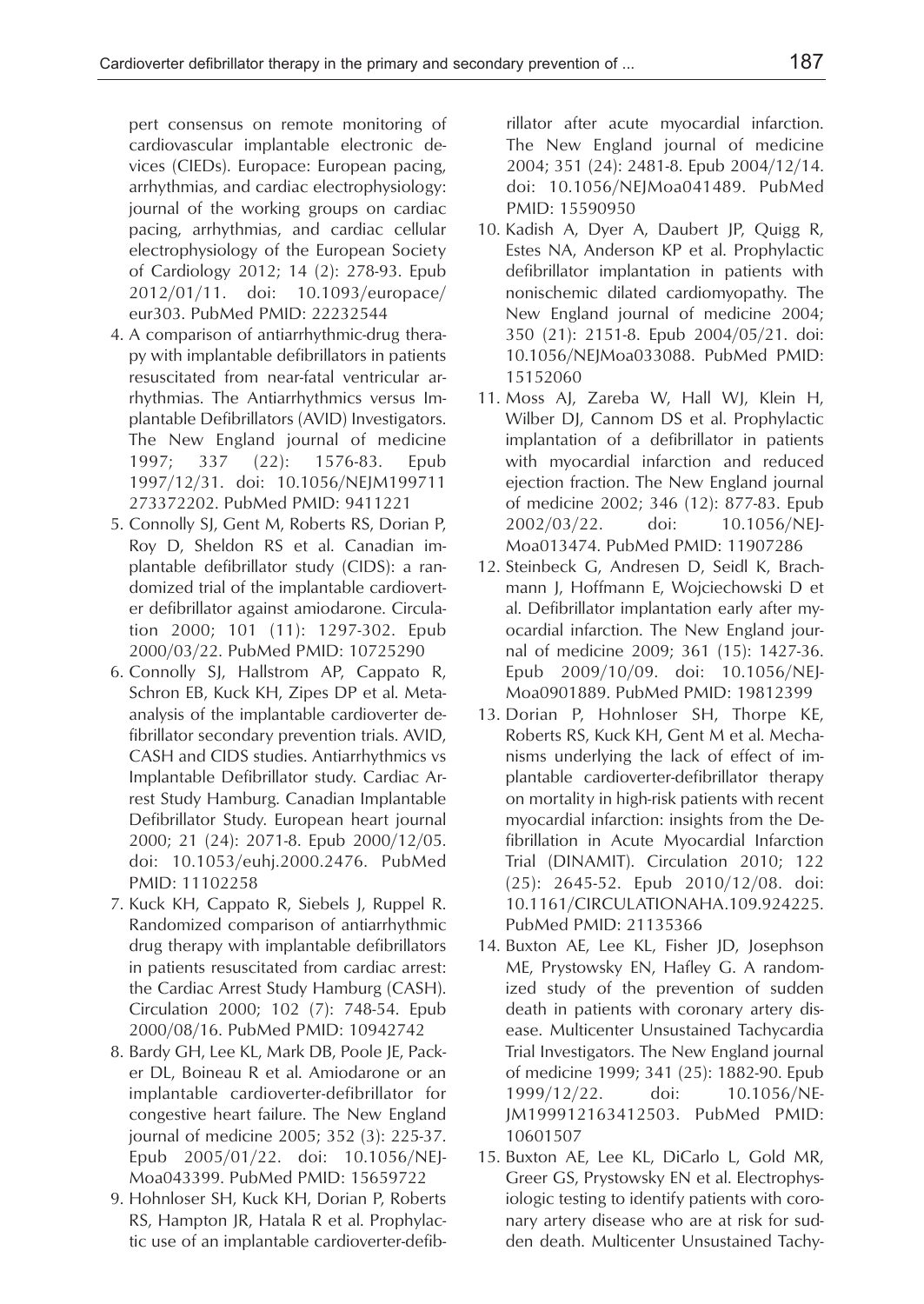cardia Trial Investigators. The New England journal of medicine 2000; 342 (26): 1937- 45. Epub 2000/06/30. doi: 10.1056/NE-JM200006293422602. PubMed PMID: 10874061

- 16. Maron BJ, McKenna WJ, Danielson GK, Kappenberger LJ, Kuhn HJ, Seidman CE et al. American College of Cardiology/European Society of Cardiology clinical expert consensus document on hypertrophic cardiomyopathy. A report of the American College of Cardiology Foundation Task Force on Clinical Expert Consensus Documents and the European Society of Cardiology Committee for Practice Guidelines. Journal of the American College of Cardiology 2003; 42 (9): 1687-713. Epub 2003/11/11. PubMed PMID: 14607462
- 17. Schwartz PJ, Spazzolini C, Priori SG, Crotti L, Vicentini A, Landolina M et al. Who are the long-QT syndrome patients who receive an implantable cardioverter-defibrillator and what happens to them?: data from the European Long-QT Syndrome Implantable Cardioverter-Defibrillator (LQTS ICD) Registry. Circulation 2010; 122 (13): 1272-82. Epub 2010/09/15. doi: 10.1161/CIRCULATION-AHA.110.950147. PubMed PMID: 20837891
- 18. Wilkoff BL, Cook JR, Epstein AE, Greene HL, Hallstrom AP, Hsia H et al. Dual-chamber pacing or ventricular backup pacing in patients with an implantable defibrillator: the Dual Chamber and VVI Implantable Defibrillator (DAVID) Trial. JAMA : the journal of the American Medical Association 2002; 288 (24): 3115-23. Epub 2003/01/03. PubMed PMID: 12495391
- 19. Wilkoff BL, Kudenchuk PJ, Buxton AE, Sharma A, Cook JR, Bhandari AK et al. The DAVID (Dual Chamber and VVI Implantable Defibrillator) II trial. Journal of the American College of Cardiology 2009; 53 (10): 872-80. Epub 2009/03/07. doi: 10.1016/j.jacc.2008.10.057. PubMed PMID: 19264245
- 20. Sweeney MO. Minimizing right ventricular pacing: a new paradigm for cardiac pacing in sinus node dysfunction. American heart journal 2007; 153 (4 Suppl): 34-43. Epub 2007/03/31. doi: 10.1016/j.ahj.2007.01. 019. PubMed PMID: 17394901
- 21. Kuhlkamp V, Dornberger V, Mewis C, Suchalla R, Bosch RF, Seipel L. Clinical expe-

rience with the new detection algorithms for atrial fibrillation of a defibrillator with dual chamber sensing and pacing. Journal of cardiovascular electrophysiology 1999; 10 (7): 905-15. Epub 1999/07/21. PubMed PMID: 10413370

- 22. Theuns DA, Klootwijk AP, Goedhart DM, Jordaens LJ. Prevention of inappropriate therapy in implantable cardioverter-defibrillators: results of a prospective, randomized study of tachyarrhythmia detection algorithms. Journal of the American College of Cardiology 2004; 44 (12): 2362-7. Epub 2004/12/21. doi: 10.1016/j.jacc.2004.09. 039. PubMed PMID: 15607399
- 23. Deisenhofer I, Kolb C, Ndrepepa G, Schreieck J, Karch M, Schmieder S et al. Do current dual chamber cardioverter defibrillators have advantages over conventional single chamber cardioverter defibrillators in reducing inappropriate therapies? A randomized, prospective study. Journal of cardiovascular electrophysiology 2001; 12 (2): 134-42. Epub 2001/03/10. PubMed PMID: 11232608
- 24. Friedman PA, McClelland RL, Bamlet WR, Acosta H, Kessler D, Munger TM et al. Dualchamber versus single-chamber detection enhancements for implantable defibrillator rhythm diagnosis: the detect supraventricular tachycardia study. Circulation 2006; 113 (25): 2871-9. Epub 2006/06/14. doi: 10.1161/CIRCULATIONAHA.105.594531. PubMed PMID: 16769912
- 25. Sadoul N, Mletzko R, Anselme F, Bowes R, Schols W, Kouakam C et al. Incidence and clinical relevance of slow ventricular tachycardia in implantable cardioverter-defibrillator recipients: an international multicenter prospective study. Circulation 2005; 112 (7): 946-53. Epub 2005/08/17. doi: 10.1161/CIRCULATIONAHA.105.533513. PubMed PMID: 16103252
- 26. Young JB, Abraham WT, Smith AL, Leon AR, Lieberman R, Wilkoff B et al. Combined cardiac resynchronization and implantable cardioversion defibrillation in advanced chronic heart failure: the MIRACLE ICD Trial. JA-MA: the journal of the American Medical Association 2003; 289 (20): 2685-94. Epub 2003/05/29. doi: 10.1001/jama.289. 20.2685. PubMed PMID: 12771115
- 27. Bristow MR, Saxon LA, Boehmer J, Krueger S, Kass DA, De Marco T et al. Cardiac-resyn-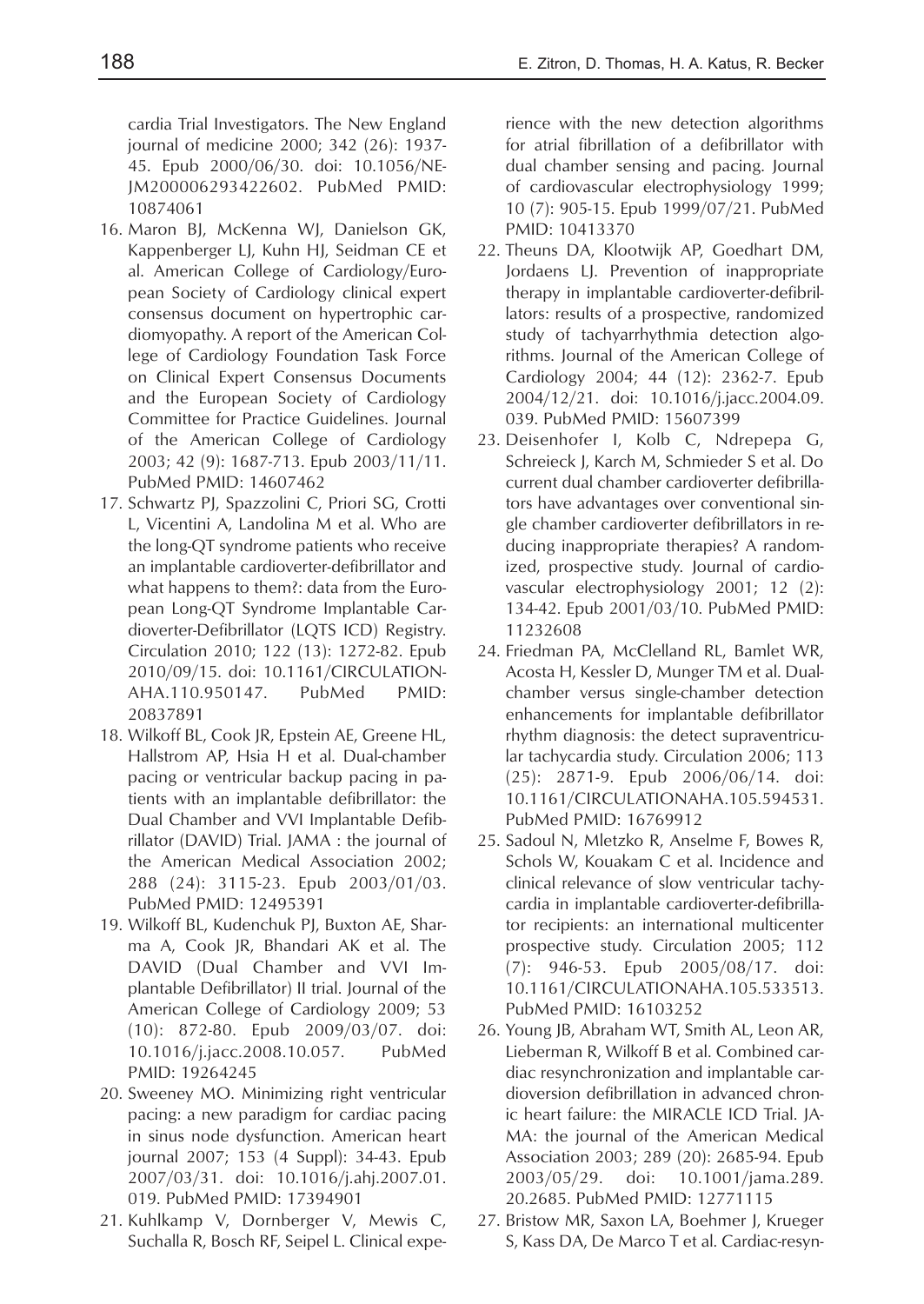chronization therapy with or without an implantable defibrillator in advanced chronic heart failure. The New England journal of medicine 2004; 350 (21): 2140-50. Epub 2004/05/21. doi: 10.1056/NEJMoa 032423. PubMed PMID: 15152059

- 28. Linde C, Abraham WT, Gold MR, St John Sutton M, Ghio S, Daubert C. Randomized trial of cardiac resynchronization in mildly symptomatic heart failure patients and in asymptomatic patients with left ventricular dysfunction and previous heart failure symptoms. Journal of the American College of Cardiology 2008; 52 (23): 1834-43. Epub 2008/11/29. doi: 10.1016/j.jacc.2008.08. 027. PubMed PMID: 19038680
- 29. Daubert C, Gold MR, Abraham WT, Ghio S, Hassager C, Goode G et al. Prevention of disease progression by cardiac resynchronization therapy in patients with asymptomatic or mildly symptomatic left ventricular dysfunction: insights from the European cohort of the REVERSE (Resynchronization Reverses Remodeling in Systolic Left Ventricular Dysfunction) trial. Journal of the American College of Cardiology 2009; 54 (20): 1837-46. Epub 2009/10/06. doi: 10.1016/j.jacc.2009.08.011. PubMed PMID: 19800193
- 30. Moss AJ, Hall WJ, Cannom DS, Klein H, Brown MW, Daubert JP et al. Cardiac-resynchronization therapy for the prevention of heart-failure events. The New England journal of medicine 2009; 361 (14): 1329-38. Epub 2009/09/03. doi: 10.1056/NEJ-Moa0906431. PubMed PMID: 19723701
- 31. Tang AS, Wells GA, Talajic M, Arnold MO, Sheldon R, Connolly S et al. Cardiac-resynchronization therapy for mild-to-moderate heart failure. The New England journal of medicine 2010; 363 (25): 2385-95. Epub 2010/11/16. doi: 10.1056/NEJ-Moa1009540. PubMed PMID: 21073365
- 32. Chung ES, Leon AR, Tavazzi L, Sun JP, Nihoyannopoulos P, Merlino J et al. Results of the Predictors of Response to CRT (PROSPECT) trial. Circulation 2008; 117 (20): 2608-16. Epub 2008/05/07. doi: 10.1161/CIRCULATIONAHA.107.743120. PubMed PMID: 18458170
- 33. Beshai JF, Grimm RA, Nagueh SF, Baker JH, 2nd, Beau SL, Greenberg SM et al. Cardiacresynchronization therapy in heart failure with narrow QRS complexes. The New Eng-

land journal of medicine 2007; 357 (24): 2461-71. Epub 2007/11/08. doi: 10.1056/NEJMoa0706695. PubMed PMID: 17986493

- 34. Singh JP, Gras D. Biventricular pacing: current trends and future strategies. European heart journal 2012; 33 (3): 305-13. Epub 2011/09/29. doi: 10.1093/eurheartj/ ehr366. PubMed PMID: 21951629
- 35. Dickstein K, Vardas PE, Auricchio A, Daubert JC, Linde C, McMurray J et al. 2010 Focused Update of ESC Guidelines on device therapy in heart failure: an update of the 2008 ESC Guidelines for the diagnosis and treatment of acute and chronic heart failure and the 2007 ESC guidelines for cardiac and resynchronization therapy. Developed with the special contribution of the Heart Failure Association and the European Heart Rhythm Association. European heart journal 2010; 31 (21): 2677-87. Epub 2010/08/31. doi: 10.1093/eurheartj/ ehq337. PubMed PMID: 20801924
- 36. Israel CW, Barold SS. Electrical storm in patients with an implanted defibrillator: a matter of definition. Annals of noninvasive electrocardiology: the official journal of the International Society for Holter and Noninvasive Electrocardiology, Inc. 2007; 12 (4): 375-82. Epub 2007/11/01. doi: 10.1111/ j.1542-474X.2007.00187.x. PubMed PMID: 17970963
- 37. Connolly SJ, Dorian P, Roberts RS, Gent M, Bailin S, Fain ES et al. Comparison of betablockers, amiodarone plus beta-blockers, or sotalol for prevention of shocks from implantable cardioverter defibrillators: the OP-TIC Study: a randomized trial. JAMA: the journal of the American Medical Association 2006; 295 (2): 165-71. Epub 2006/01/13. doi: 10.1001/jama.295.2.165. PubMed PMID: 16403928
- 38. Carbucicchio C, Santamaria M, Trevisi N, Maccabelli G, Giraldi F, Fassini G et al. Catheter ablation for the treatment of electrical storm in patients with implantable cardioverter-defibrillators: short- and long-term outcomes in a prospective single-center study. Circulation 2008; 117 (4): 462-9. Epub 2008/01/04. doi: 10.1161/CIRCULA-TIONAHA.106.686534. PubMed PMID: 18172038
- 39. Daubert JP, Zareba W, Cannom DS, McNitt S, Rosero SZ, Wang P et al. Inappropriate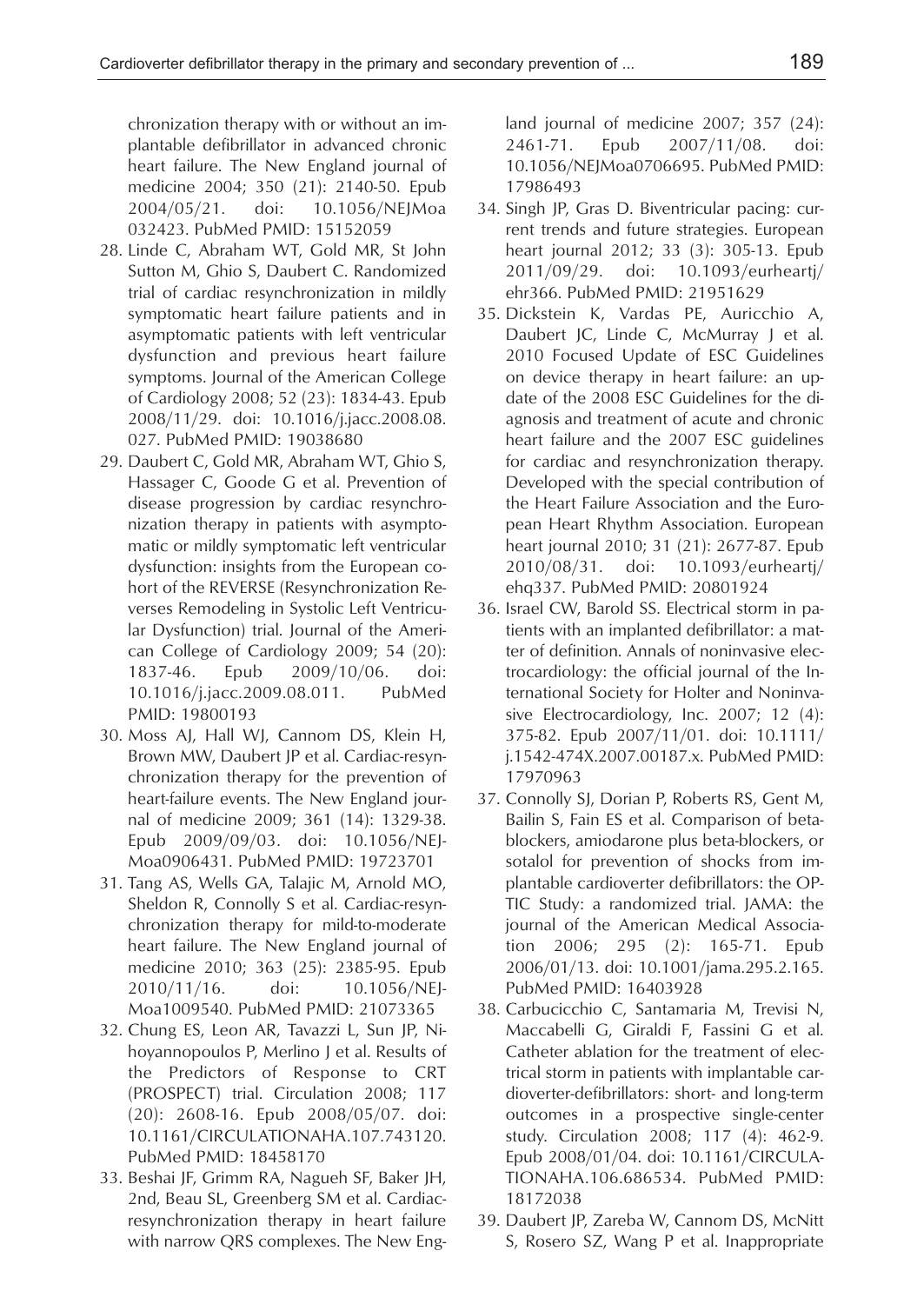implantable cardioverter-defibrillator shocks in MADIT II: frequency, mechanisms, predictors, and survival impact. Journal of the American College of Cardiology 2008; 51 (14): 1357-65. Epub 2008/04/05. doi: 10.1016/j.jacc.2007.09.073. PubMed PMID: 18387436

- 40. Poole JE, Johnson GW, Hellkamp AS, Anderson J, Callans DJ, Raitt MH et al. Prognostic importance of defibrillator shocks in patients with heart failure. The New England journal of medicine 2008; 359 (10): 1009-17. Epub 2008/09/05. doi: 10.1056/NEJMoa071098. PubMed PMID: 18768944; PubMed Central PMCID: PMC2922510
- 41. van Rees JB, Borleffs CJ, de Bie MK, Stijnen T, van Erven L, Bax JJ et al. Inappropriate implantable cardioverter-defibrillator shocks: incidence, predictors, and impact on mortality. Journal of the American College of Cardiology 2011; 57 (5): 556-62. Epub 2011/01/29. doi: 10.1016/j.jacc.2010.06. 059. PubMed PMID: 21272746
- 42. Wilkoff BL, Williamson BD, Stern RS, Moore SL, Lu F, Lee SW et al. Strategic programming of detection and therapy parameters in implantable cardioverter-defibrillators reduces shocks in primary prevention patients: results from the PREPARE (Primary Prevention Parameters Evaluation) study. Journal of the American College of Cardiology 2008; 52 (7): 541-50. Epub 2008/08/09. doi: 10.1016/j.jacc.2008.05. 011. PubMed PMID: 18687248
- 43. Germano JJ, Reynolds M, Essebag V, Josephson ME. Frequency and causes of implantable cardioverter-defibrillator therapies: is device therapy proarrhythmic? The American journal of cardiology 2006; 97 (8): 1255-61. Epub 2006/04/18. doi: 10.1016/j.amjcard.2005.11.048. PubMed PMID: 16616037
- 44. Swerdlow CD, Russo AM, Degroot PJ. The dilemma of ICD implant testing. Pacing and clinical electrophysiology: PACE 2007; 30 (5): 675-700. Epub 2007/04/28. doi: 10.1111/j.1540-8159.2007.00730.x. PubMed PMID: 17461879
- 45. Baddour LM, Epstein AE, Erickson CC, Knight BP, Levison ME, Lockhart PB et al. Update on cardiovascular implantable electronic device infections and their management: a scientific statement from the Amer-

ican Heart Association. Circulation 2010; 121 (3): 458-77. Epub 2010/01/06. doi: 10.1161/CIRCULATIONAHA.109.192665. PubMed PMID: 20048212

- 46. Kleemann T, Becker T, Doenges K, Vater M, Senges J, Schneider S et al. Annual rate of transvenous defibrillation lead defects in implantable cardioverter-defibrillators over a period of >10 years. Circulation 2007; 115 (19): 2474-80. Epub 2007/05/02. doi: 10.1161/CIRCULATIONAHA.106.663807. PubMed PMID: 17470696
- 47. Eckstein J, Koller MT, Zabel M, Kalusche D, Schaer BA, Osswald S et al. Necessity for surgical revision of defibrillator leads implanted long-term: causes and management. Circulation 2008; 117 (21): 2727-33. Epub 2008/05/21. doi: 10.1161/CIRCULA-TIONAHA.107.740670. PubMed PMID: 18490526
- 48. Wathen MS, DeGroot PJ, Sweeney MO, Stark AJ, Otterness MF, Adkisson WO et al. Prospective randomized multicenter trial of empirical antitachycardia pacing versus shocks for spontaneous rapid ventricular tachycardia in patients with implantable cardioverter-defibrillators: Pacing Fast Ventricular Tachycardia Reduces Shock Therapies (PainFREE Rx II) trial results. Circulation 2004; 110 (17): 2591-6. Epub 2004/10/20. doi: 10.1161/01.CIR.0000145610. 64014.E4. PubMed PMID: 15492306
- 49. Wathen MS, Sweeney MO, DeGroot PJ, Stark AJ, Koehler JL, Chisner MB et al. Shock reduction using antitachycardia pacing for spontaneous rapid ventricular tachycardia in patients with coronary artery disease. Circulation 2001; 104 (7): 796-801. Epub 2001/08/15. PubMed PMID: 11502705
- 50. Auricchio A, Meijer A, Kurita T, Schloss E, Brinkman K, Claessens-van Ooijen M et al. Safety, efficacy, and performance of new discrimination algorithms to reduce inappropriate and unnecessary shocks: the PainFree SST clinical study design. Europace: European pacing, arrhythmias, and cardiac electrophysiology: journal of the working groups on cardiac pacing, arrhythmias, and cardiac cellular electrophysiology of the European Society of Cardiology 2011; 13 (10): 1484-93. Epub 2011/06/15. doi: 10.1093/europace/eur133. PubMed PMID: 21669960